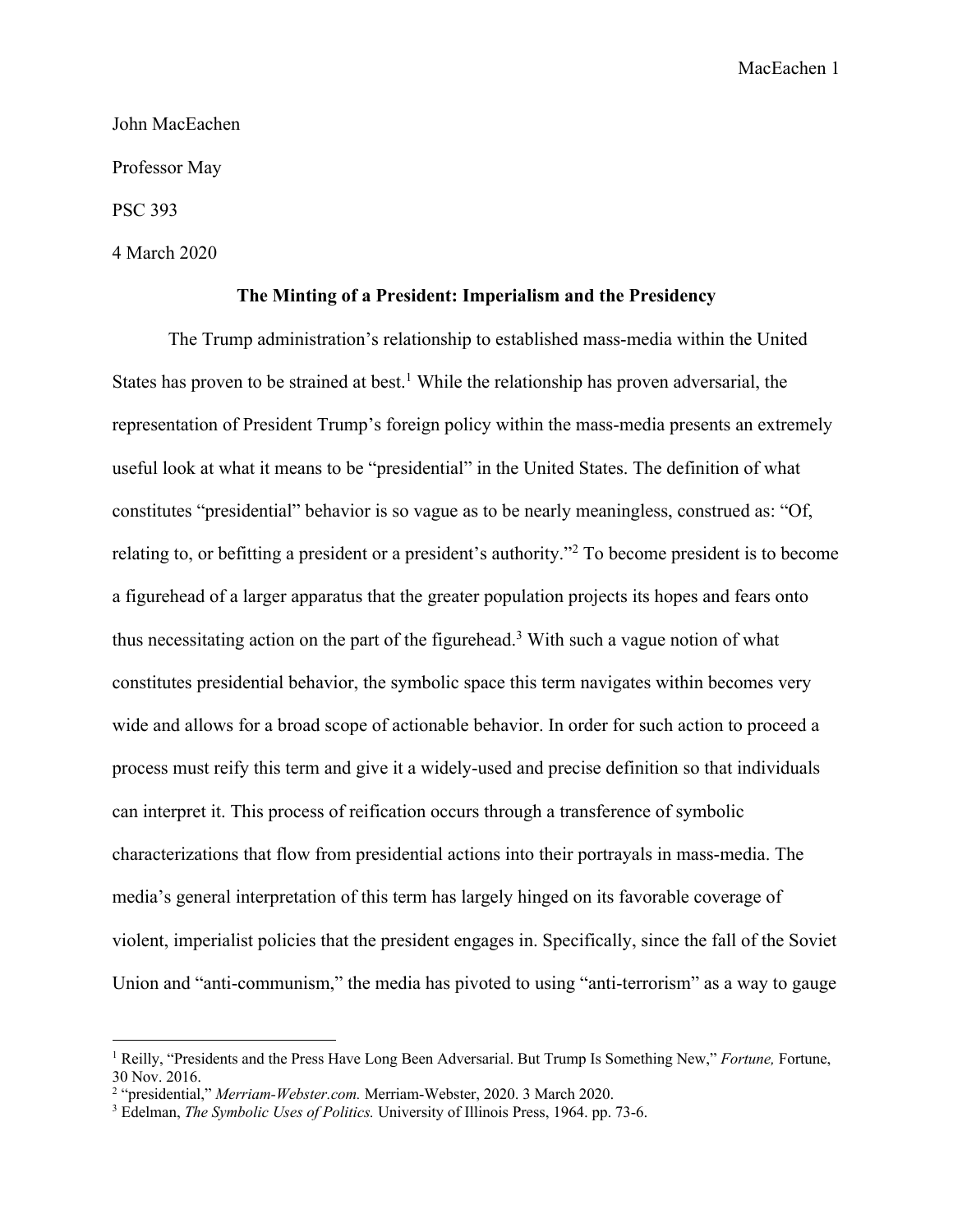what is indicative of presidential behavior.<sup>4</sup> In the Trump administration specifically, there are three events that clearly demonstrate how the media judges violent, imperialist actions as being "presidential" while peaceful, diplomatic efforts are seen as weak and not befitting of presidential character. Through an analysis of media coverage regarding President Trump's assassination of General Soleimani and his retaliatory Shayrat Missile Strike, as well as his diplomatic efforts with North Korean leader Kim Jong-Un, the discursive practices and motifs examined show how the mass media and state actors obscure and justify imperialistic actions, denigrate attempts at diplomatic solutions, and construct one primary aspect of what it means to be Presidential: to utilize state violence abroad.

# **Methodology**

*Why Examine Language to Explain the Construction of Presidential Character?* In order to come to an understanding of what presidential character is, one must analyze the symbolic to find its constitutive element. Language is "the makeup of our internal lives," structuring everything we use to understand the world around us including our subconscious.<sup>5</sup> Thus language is the symbol that underlies all other symbols and is "the distinctive characteristic of human beings," without which we could not engage in conceptual processes that mark the human experience.<sup>6</sup> Any analysis, no matter the material, would be unable to proceed without ultimately structuring that analysis around language and, in a way then, this paper is a meta-analysis of language. Specifically, the way in which language is never neutral: it always functions as an "intrinsic part of some particular social situation."7 In this case-study, language is used in a

<sup>4</sup> Daalder, Ivo and James Lindsay, "Nasty, Brutish and Long: America's War on Terrorism," *Brookings,* Brookings. 10 May 2017.

<sup>5</sup> Gasperoni, John. "The Unconscious is Structured Like A Language," *Qui Parle,* vol. 9, no. 2, 1996, pp. 77-104.

<sup>6</sup> Edelman, "The Language of the Helping Professions." *Politics and Society,* vol. 4, no. 3, pp. 296.

<sup>7</sup> Edelman, "The Language of the Helping Professions," 296.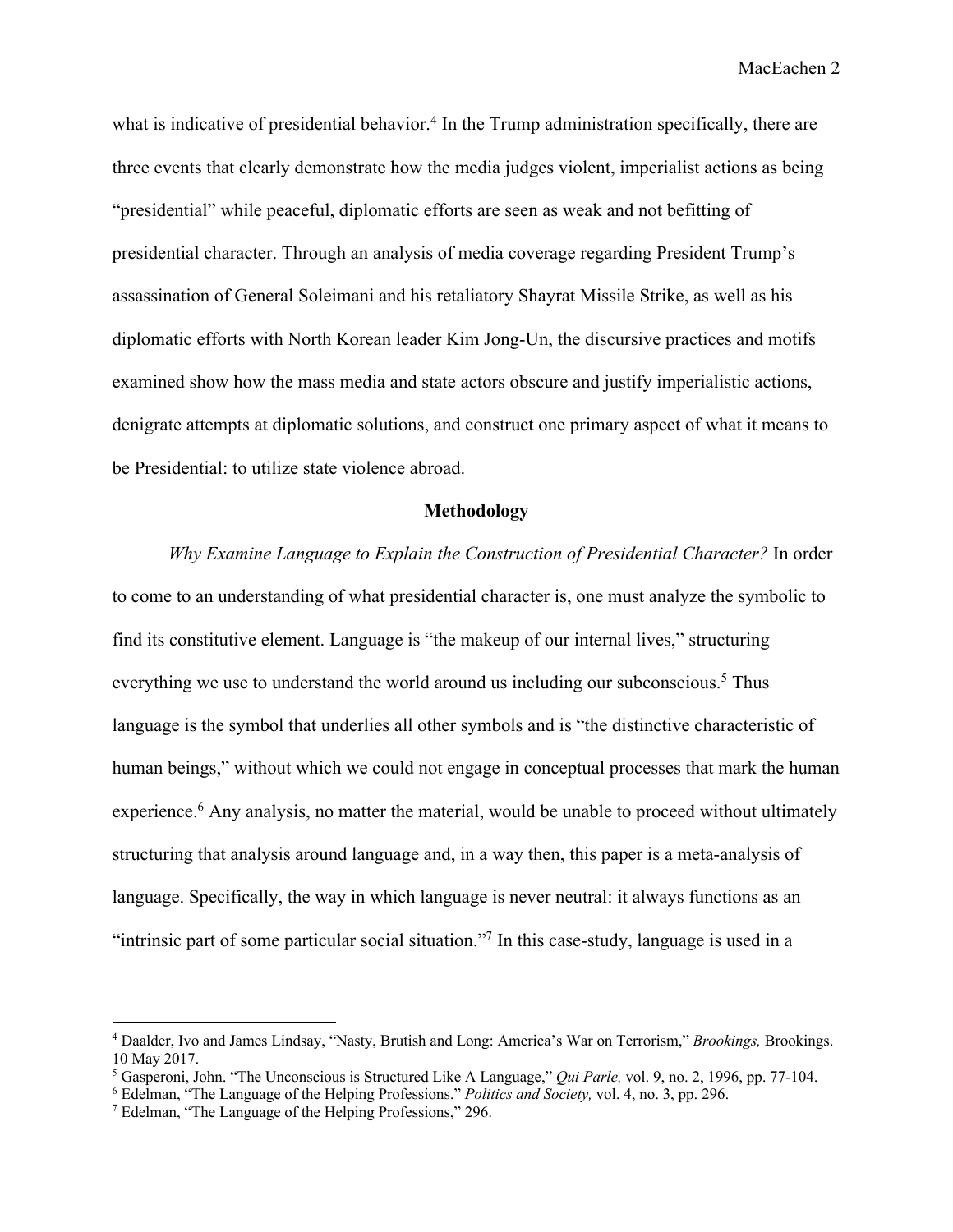definite way to construct the presidential character; a character which, as a symbol, cannot be neutral.

*The Symbolic World of Politics.* The study of the political necessitates one to study the symbolic processes that shape it in the way a majority of the population are most familiar with. As Edelman writes: "For most men most of the time politics is a series of pictures in the mind, placed there by television news, newspapers, magazines and discussion."8 Since language is the foundational symbol, it ultimately shapes the political through its exposition in the media through varying forms of communicatory technology. Through language comes the separation between actors and spectators.<sup>9</sup> The president here belongs to the designation of actor and becomes the primary symbolic representative of the state whose success can be measured by their ability to provide symbolic reassurance to the spectators.10 Engaging in violent international actions through foreign policy initiatives provides such symbolic reassurance while also sating the appetite of the spectators who demand symbols through media instead of news.<sup>11</sup> Engaging in political acts like the ones which will be analyzed are surefire ways of generating a symbolic discourse within the media at large that reaffirms the leaders' "presidential" character, while engaging in non-aggressive actions leads those who are tasked with disseminating symbols to cast doubt on the 'presidential" character of whomever may be in office.

*The Analysis of Articles in Popular Media.* In the following section, "Examination of Cases," I analyze numerous articles from a variety of sources within popular media, including: NBC, The Hill, CNN and more in order to examine their discursive content. I will focus on how they frame the events they are relaying, how they use euphemism to subvert criticism and

<sup>8</sup> Edelman, *The Symbolic Uses of Politics,* 5.

<sup>9</sup> Edelman, *The Symbolic Uses of Politics,* 173.

<sup>10</sup> Edelman, *The Symbolic Uses of Politics,* 76.

<sup>11</sup> Edelman, *The Symbolic Uses of Politics,* 9.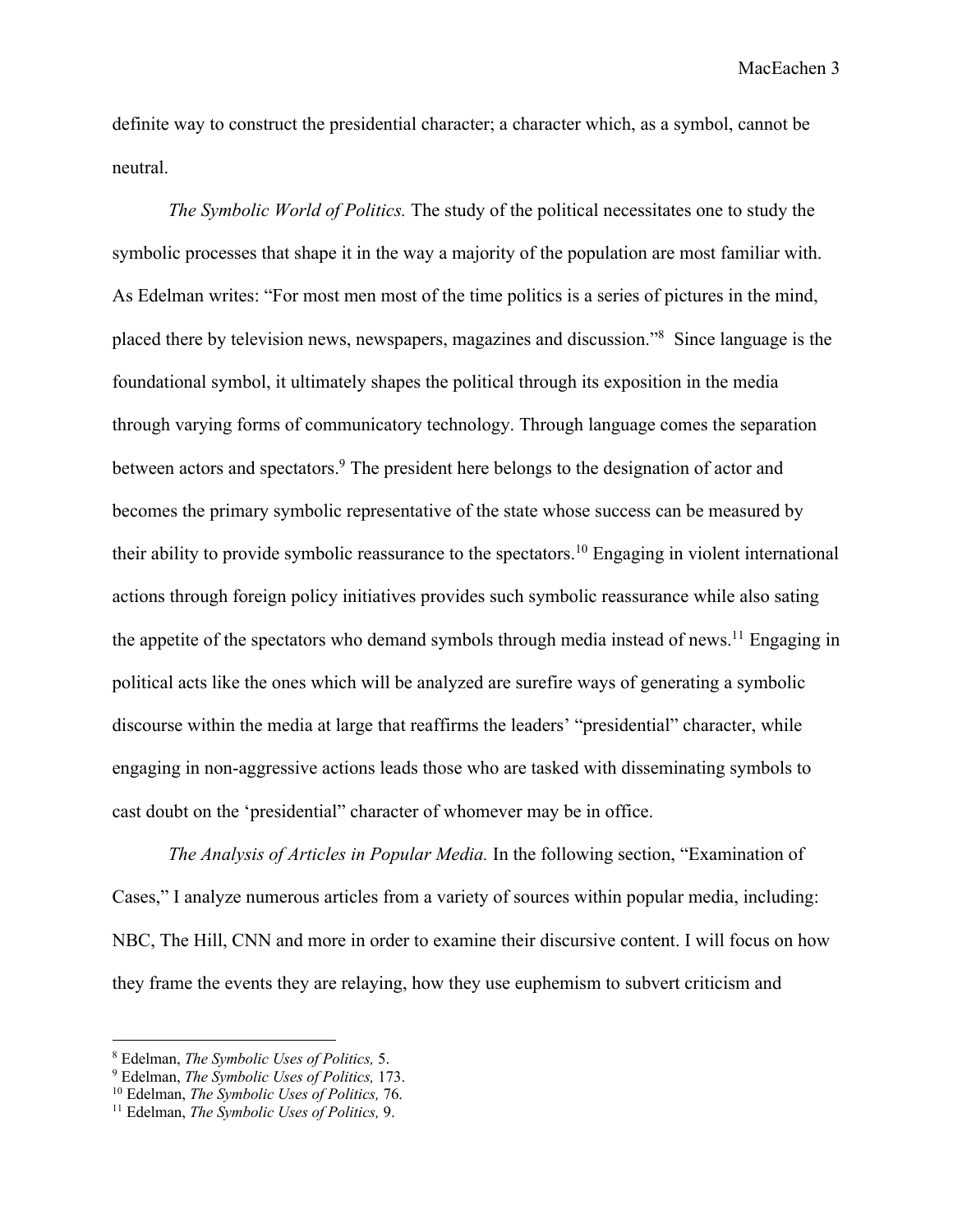achieve palatability in relation to violence, and ultimately the way they define presidential behavior. These primary sources will be further analyzed in the following section titled "Synthesis and Discussion" through a framework that draws broadly upon several different modes of thought including media criticism, cognitive metaphor theory, and political symbolism in order to situate the analysis of this discourse amongst greater themes in the creation of the Presidential character.

## **Examination of Three Cases**

*The Assassination Qasem Soleimani.* The death of Qasem Soleimani and its reception in the media at large presents a key opportunity to observe the way in which acts of violence abroad are portrayed in the U.S. media, especially as they occur. Here, 3 sources will be examined in depth: an NBC Nightly News broadcast, as well as an article each in the *New York Times* and *Washington Post. 12*

On January 3rd, 2020, President Trump directed the Joint Chiefs of Staff to conduct an airstrike targeting the Baghdad International Airport.<sup>13</sup> The strike was conducted in order to kill Iranian General Qasem Soleimani, someone who supposedly presented an "imminent threat" to United States military assets in the greater Middle-Eastern region.<sup>14</sup> The depiction of this event in every source here failed to scrutinize the justification for the strike in any meaningful way, simply parroting U.S. military officials such as Secretary of State Mike Pompeo who stated that:

<sup>&</sup>lt;sup>12</sup> These are all reports made immediately following Soleimani's death. While some media outlets pivoted towards a more critical stance on Trump's actions, it is essential to look at reports that immediately follow any given action since they are what dictate the public response and what permeates public discourse. All claims here are made about these initial media responses and portrayals, not the media as a monolithic entity. Criticism, generally, is retroactive. <sup>13</sup> "U.S. Drone Strike Kills Top Iranian General Qassem Soleimani." *NBCNews.com,* NBCUniversal News Group, 3 January 2020.

<sup>14</sup> "U.S. Drone Strike Kills Top Iranian General Qassem Soleimani." *NBCNews.com.*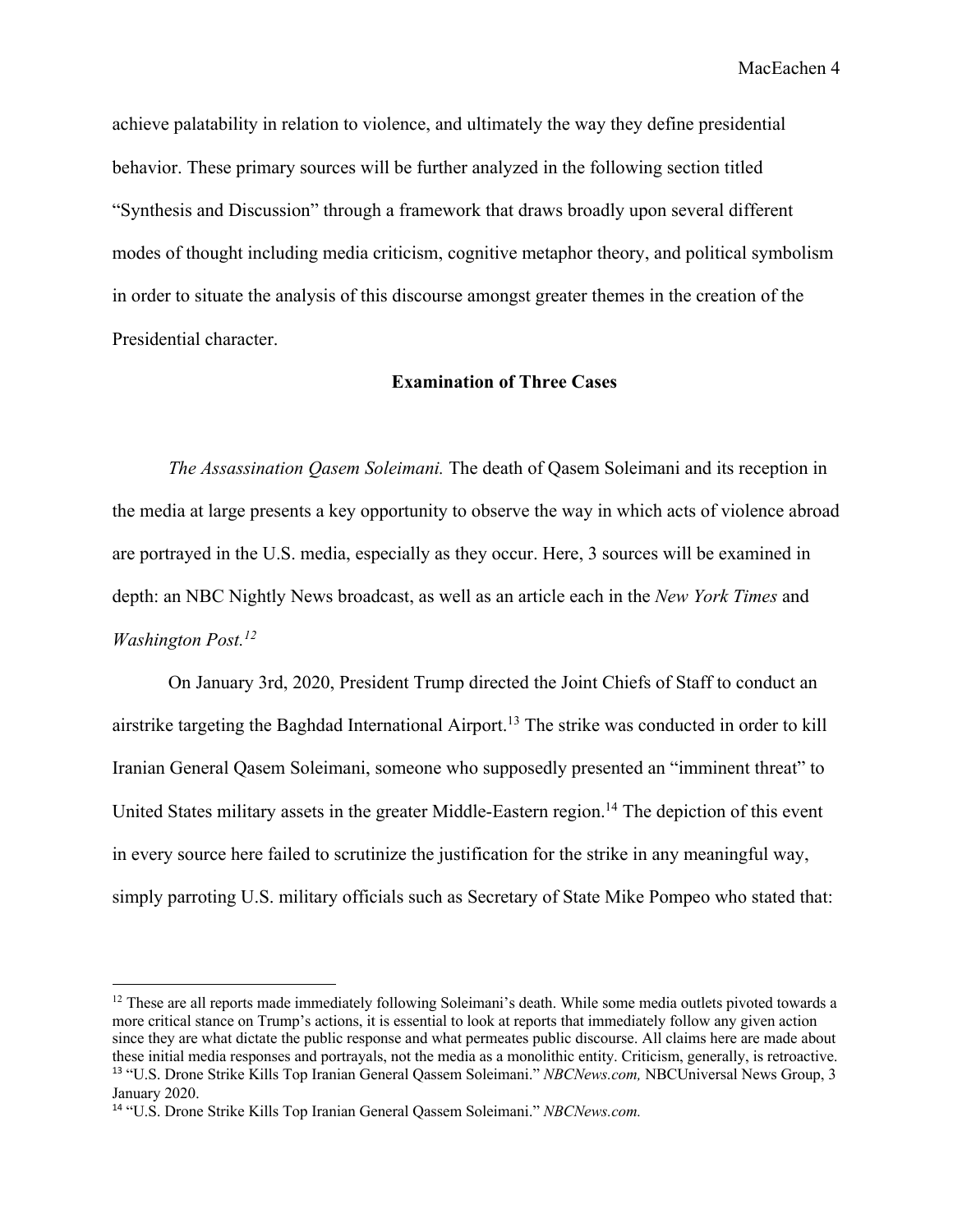"President Trump's decision to remove Qasem Soleimani from the battlefield saved American lives," essentially restating Trump's tweet that claimed Soleimani had "killed or badly wounded thousands of Americans over an extended period of time, and was plotting to kill many more."15 This alarmist rhetoric certainly made it difficult for any counter-analysis to compete, but no attempt was made here whatsoever to give it any credence. In fact, David Sanger of the *New York Times* rationalized Trump's actions, stating: "The calculus was straightforward:

Washington had to re-establish deterrence, and show the Iranian leadership that missiles fired at ships in the Persian Gulf and at oil facilities in Saudi Arabia, along with attacks inside Iraq that cost the life of an American contractor, would not go without a response."16 Each piece of media offers differing discursive reasons as to why this tactical strike was a necessity: Sanger mentions the "revival of Iran's nuclear program" as something else that constituted an "immanentthreat;"17 the continuous assertion that Soleimani was dangerous and planning to kill Americans without any qualifying evidence;<sup>181920</sup> that Soleimani was a "regional leader" and thus a "terrorist" by connection;<sup>21</sup> again, no qualifiers are given in any of these assertions, being stated as if they are factually correct for the very reason that they have been stated in the first place. The continuous characterization of Soleimani and those around him as "the personification of evil" paint the picture of a bad man who needed to die in return for the deaths that he had caused.22 Never mind this portrayal is from David Petraeus, former commander of U.S. forces in

- <sup>21</sup> Loveluck.
- <sup>22</sup> Sanger.

<sup>15</sup> Loveluck, Louisa. "Iran Vows Revenge after U.S. Drone Strike Kills Elite Force Commander." *The Washington Post,* WP Company, 3 January 2020.

<sup>16</sup> Sanger, David. "For Trump, a Risky Gamble to Deter Iran." *The New York Times,* The New York Times, 3 January 2020.

<sup>&</sup>lt;sup>17</sup> Sanger.

<sup>&</sup>lt;sup>18</sup> Sanger.

<sup>19</sup> "U.S. Drone Strike Kills Top Iranian General Qassem Soleimani." *NBCNews.com.*

<sup>20</sup> Loveluck.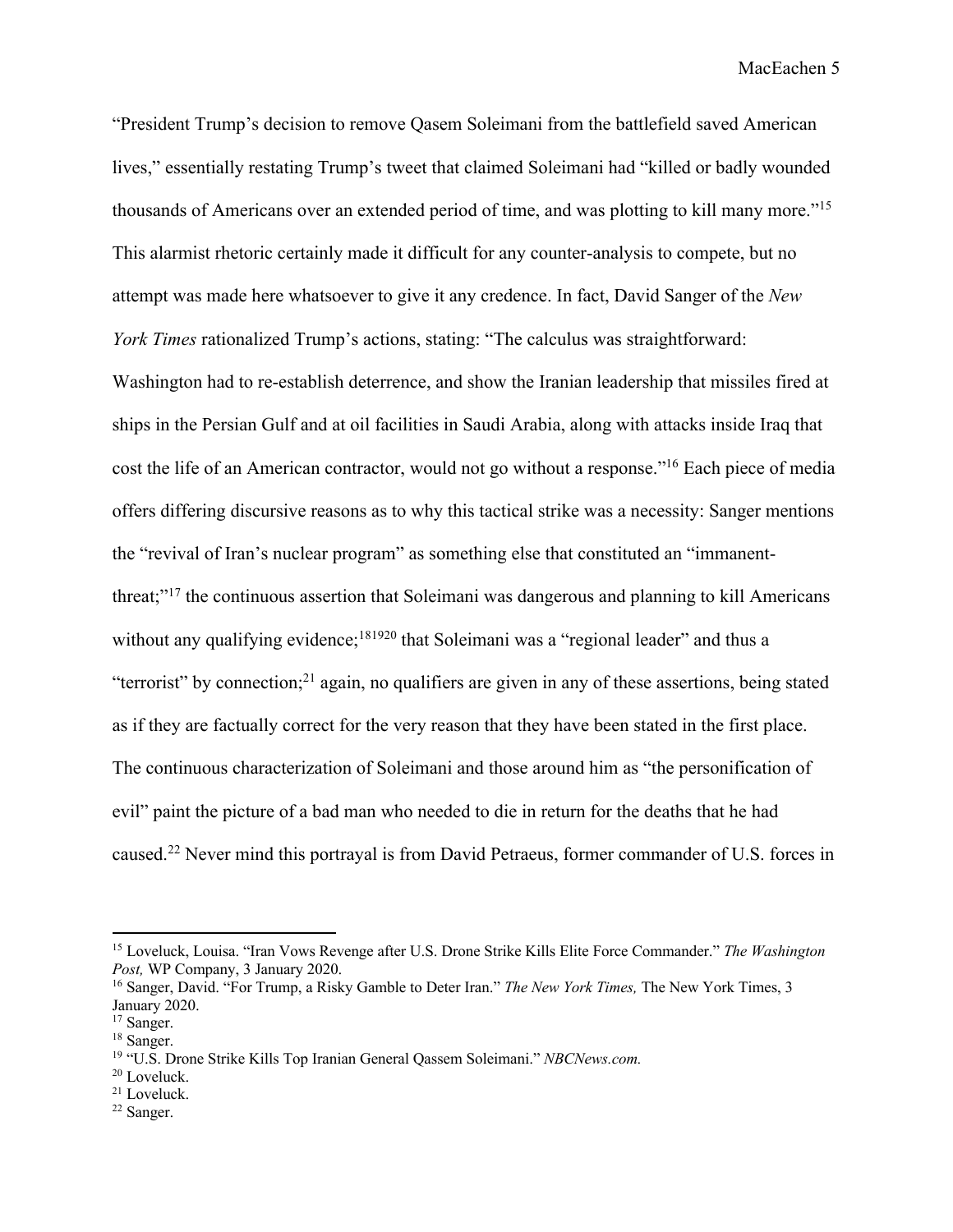Iraq.23 It is hard to challenge these claims when they are not based on any substance from the start, presupposed as being truisms. Especially when, after the fact, the justifications are proven to have been smokescreens in the first place.<sup>24</sup> In this way, the initial media response was complicit in Trump's use of imperialist violence abroad by avoiding conflicting opinions, taking the bulk of their content straight from U.S. government officials, and using discourse to characterize Soleimani as a run-of-the-mill "terrorist" whose crimes needed no proof in order to play the part of international executioner. This decontextualization seems to be one of the most powerful discursive forms at play within these articles. Statistics are thrown out to the audience without qualification or context, and the account is taken as factual because he is depicted as someone who one can suppose would engage in such acts of terrorism.<sup>25</sup> The complicit language and sourcing within the articles that covered this event as it unfolded not only justify the behavior, but normalize it as part of the presidential character. The linkage in this example is rather subtle on its surface, in the next example it is essentially admitted plainly on live television.

*The Shayrat Missile Strike.* On the morning of April 7<sup>th</sup>, 2017, President Trump ordered a retaliatory launch of 59 Tomahawk missiles targeting a Syrian airbase following Syria's use of chemical weapons.26 For this case, I will be examining two particular articles, through which I will interpret the words of one CNN anchor: one from The Hill, and one from NBC.<sup>27</sup> In order to identify general discursive practices, I will identify the similarities between the articles. To

<sup>23</sup> Sanger.

<sup>24</sup> Cooper, Helene, et al. "As Tensions With Iran Escalated, Trump Opted for Most Extreme Measure." *The New York Times,* The New York Times, 5 January 2020.

<sup>25</sup> Loveluck.

<sup>26</sup> Kube, Courtney et al. "U.S. Launches Missiles at Syrian Base Over Chemical Weapons Attack," *NBC News,*  NBCUniversal News Group, 7 April 2017*.*

<sup>&</sup>lt;sup>27</sup> Once again, these articles have been picked because they show the unfolding media response surrounding the event: coverage that sculpts public discourse and shapes the public's perception of the symbolic. However, this means these chosen articles are not representative of the media's coverage of the event as a whole over time.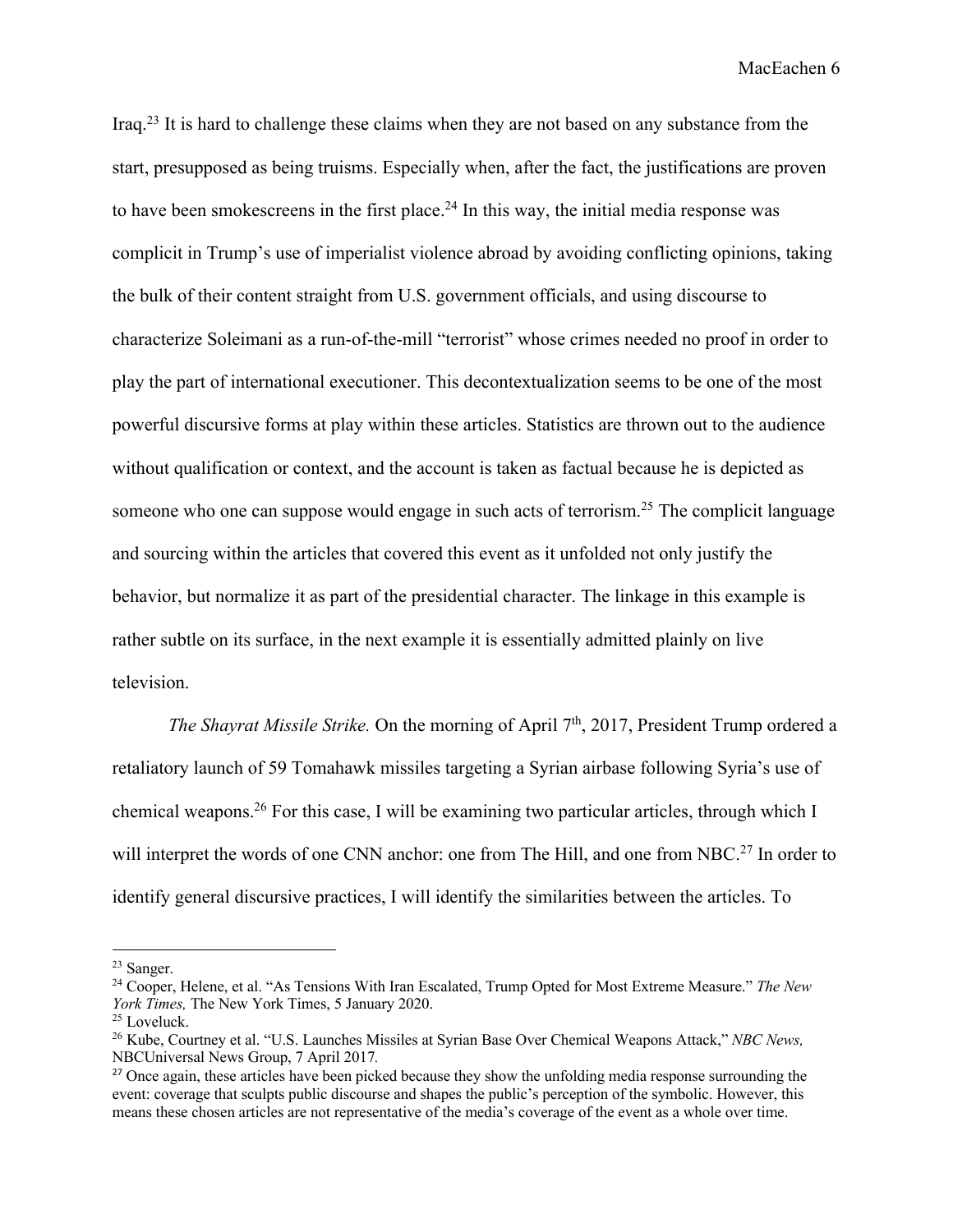begin, both report in a very matter-of-fact manner. President Trump, and his reasons for ordering the strike, take center stage. In particular, it is divulged, Trump felt compelled to act after viewing the "aftermath" of the gas attacks perpetrated by the Assad government.28 There is very little discussion from anyone on the ground in Syria, with facts being laid out bare in a cold and detached fashion that feature the number of missiles launched and official statements from government institutions and those in office.2930 There is no questioning, and only in the NBC article is a token position examined by including statements from Russian and Syrian officials before quickly pivoting to counter-statements from Syrian rebel groups and American officials.<sup>31</sup> The NBC article relates from the pentagon that the launch was a "proportional response," while repeating then-secretary of state Rex Tillerson's assertion that the U.S. had a "high degree of confidence" that sarin gas was used by the Syrian government on its people.<sup>32</sup> Here one can see the process of framing up close: both publications fail to effectively scrutinize these two key assertions: whether this really was a "proportional response" and whether or not the U.S. could prove with certainty that sarin gas had been used. Additionally, the amount of missiles that actually hit their target is a statistic which varies widely depending on the government speaking, and NBC places the U.S. assessment up top, treating it like unquestionable fact.<sup>33</sup> There are major pathos appeals made in the included Trump statement, focusing on how "Assad choked out the lives of helpless men, women and children" through the use of "deadly chemical weapons."34 Again, the practically non-contested inclusion of this official statement frames the way in which the public views the event and invariably shapes their perception of Syria's

<sup>28</sup> Kube, Courtney et al.

<sup>29</sup> Hensch, Mark. "CNN Host: Donald Trump Became President Last Night," *The Hill,* 7 April 2017.

 $30$  Kube, Courtney et al.<br> $31$  Kube, Courtney et al.

<sup>32</sup> Kube, Courtney et al.

 $33$  Kube, Courtney et al.<br> $34$  Kube, Courtney et al.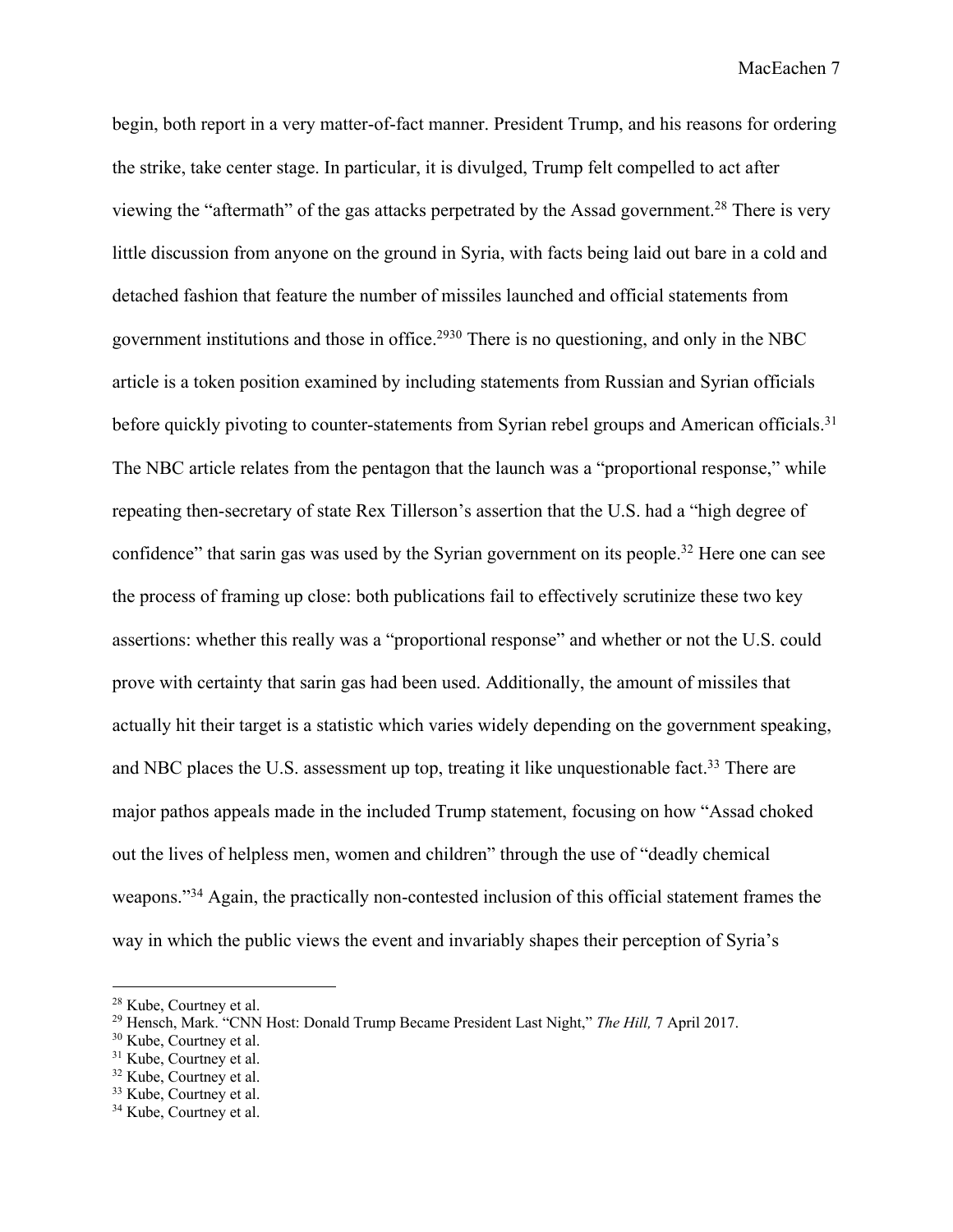government. Another mechanism of such framing is to euphemize, using specific terms to ultimately give support to or avoid critical examination of terms used in varying statements.<sup>35</sup> In this instance, euphemism is used in such a way as to mark the United States as, above all, ultimately altruistic. This is in stark contrast to the Syrian "regime" in power, a word with its own negative connotations that would never be used to describe an American government.<sup>3637</sup> To examine the way in which euphemism is beneficial to exercises of power, one can examine how this gas strike, which has been questionably confirmed at this point, is associated again and again to the Syrian government's perpetuation of "bloodshed" and the killing of civilians.38 There is no euphemism here: the facts provided to the media are laid out bare. On the other hand, when discussing America's actions, the fact that six were killed in the strike is only mentioned once, with NBC reporting that the U.S. had not targeted civilians as a means of not having to examine the alternative claim that the strike had killed seven civilians, including four children.<sup>3940</sup> At the end of the article, a statement from Sen. Marco Rubio is included, reading that "Trump should now work with other countries to 'create alternatives to the Assad regime."<sup>41</sup> The phrase "regime change" here acts as a euphemism for terms with nastier connotations such as "coup"42 or "overthrow,"43 allowing imperialistic attitudes to be laundered through the rhetoric of "regime change."44 How these discursive practices frame violence as being intertwined with the notion of presidential character is easy to assess, considering the media states this plainly. The day

<sup>35</sup> Edelman, "The Language of the Helping Professions." 301-303.

<sup>&</sup>lt;sup>36</sup> Kube, Courtney et al.

<sup>37</sup> "regime," *Merriam-Webster.com.* Merriam-Webster, 2020. 2 March 2020.

<sup>&</sup>lt;sup>38</sup> Kube, Courtney et al.<br><sup>39</sup> Kube, Courtney et al.<br><sup>40</sup> Mckernan, Bethan. "Syria Claims U.S. Airstrike Killed Seven People, Including Four Children." *The Independent*, Independent Digital News and Media, 7 April 2017.

<sup>41</sup> Kube, Courntey et al. 42 "coup," *Merriam-Webster.com.* Merriam-Webster, 2020. 2 March 2020. 43 "overthrow," *Merriam-Webster.com.* Merriam-Webster, 2020. 2 March 2020.

<sup>44</sup> Kube, Courntey et al.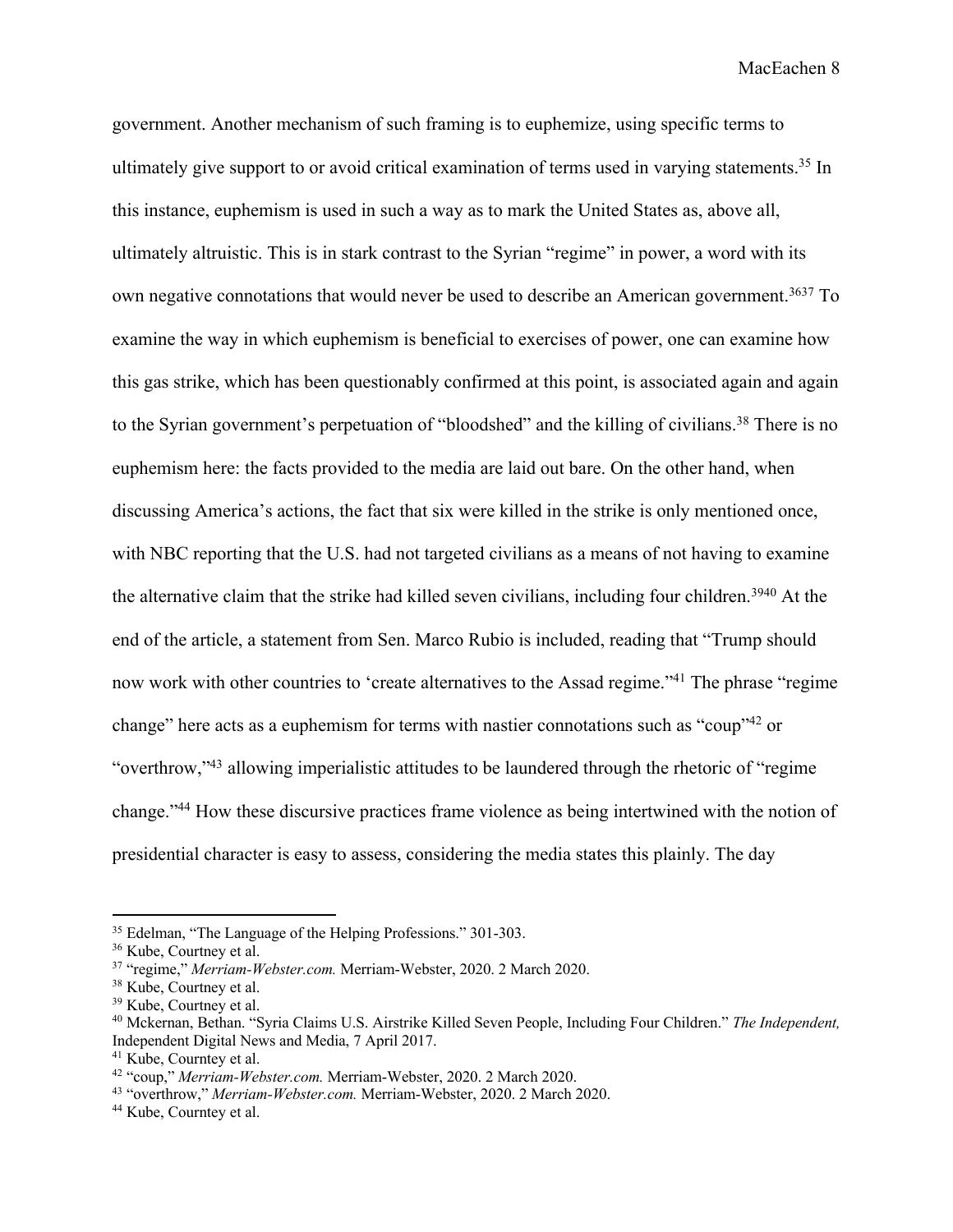following the missile strike, Fareed Zakaria, a host on CNN, stated that "Donald Trump became president of the United States last night."45 By equivocating an act of violence abroad to a capstone to the process of becoming president, Zakaria stated plainly what most media attempts to hide through euphemism, exclusion and framing: that the mark of a president is to engage in military actions abroad, including acts of imperialist violence where the pretense for action is not even built on solid ground.<sup>4647</sup> The message is clear: in order to be "minted" as president, and to thus embody the presidential character, one must engage with the world in a violent way. To act in a contrary fashion, as we shall see, is received much less warmly by the media and those in government institutions.

*President Trump's Diplomatic Efforts with North Korea.* Negotiation is a cornerstone of international diplomacy, allowing nations to come to consensus agreements in order to prevent war. One would assume that efforts to find peaceful solutions would be met by support within the media and those in government; however, one would be wrong. There will be five articles assessed here from different sources, including: *The National Review, Salon, NY Mag, The Wall Street Journal,* and *The Hill.48* All cover Trump's meeting with Kim Jong-un either in North Korea itself or their summit in Vietnam. Across all of these articles, there is one primary commonality: the term appeasement, defined as: "To make concessions…often at the sacrifice of principles."<sup>49</sup> This term has become synonymous with Neville Chamberlain's failure to negotiate effectively with Hitler thus leading to the second world war, an association that is used here to

<sup>45</sup> Hensch.

 $46$  Kube, Courtney et al.<br> $47$  Hensch.

<sup>&</sup>lt;sup>48</sup> These articles were chosen since they represent the dominant media response to the major events of 2019 between the two world leaders. Namely, their meeting in the DMZ, their summit in Vietnam, and their summit in Singapore.

<sup>49</sup> "appeasement," *Merriam-Webster.com.* Merriam-Webster, 2020. March 6 2020.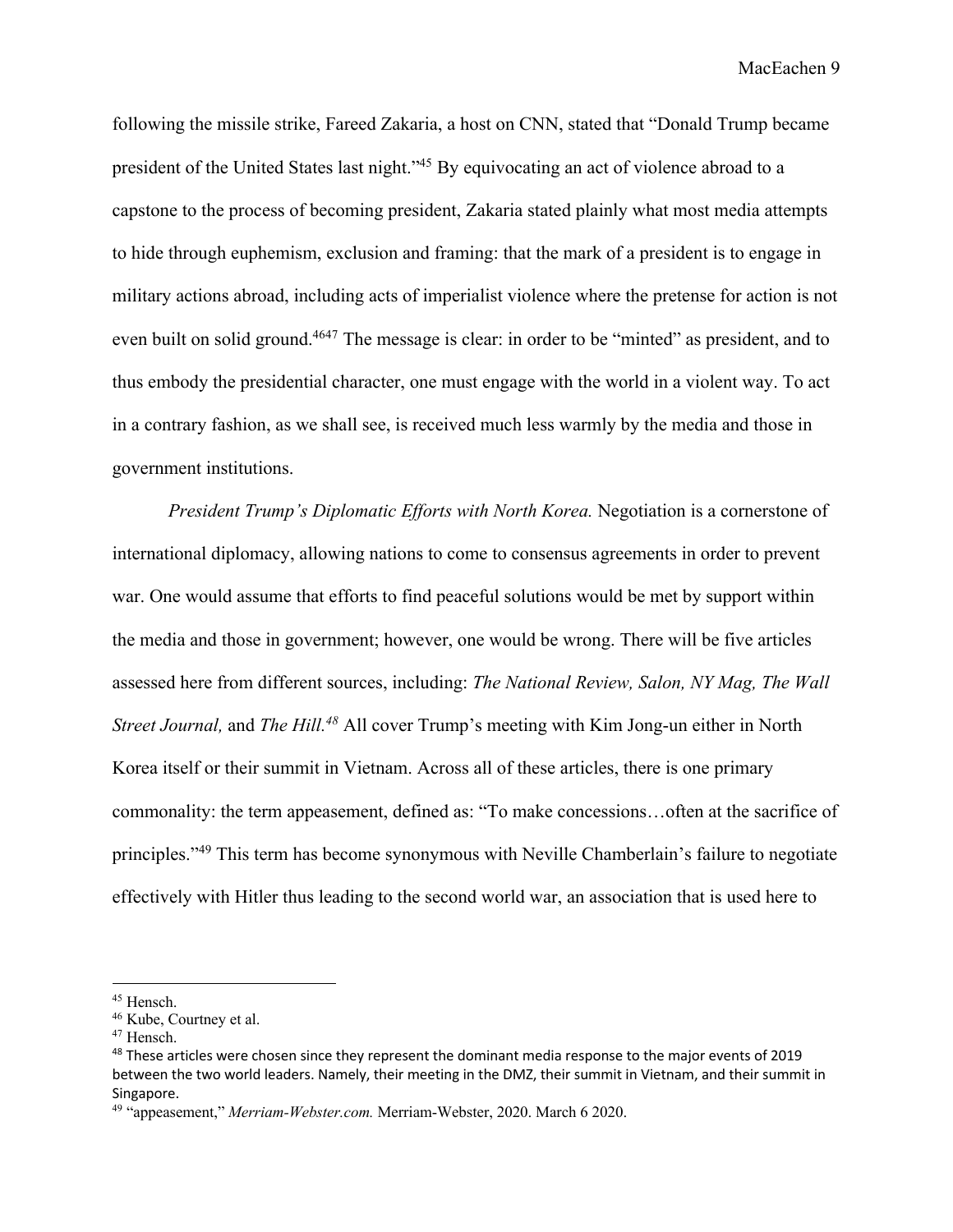describe Trump's "peace in our time moment," or Tim Ryan's comparison of Trump meeting Kim Jong-Un in North Korea as being like "Chamberlain going to talk to Hitler."<sup>5051</sup> This all calls to mind notions of weak leadership and "bowing" to the demands of a "rogue state."52 Here the agenda is clear: when it comes to international affairs, approaching the bargaining table is seen as unseemly to the presidential character; one must be tough and engage in violence similar to those cases covered prior. If not, the assumption is that we are "getting played."53 In this instance, the amount of ground that is lost is vastly overstated. The only result was America postponing military exercises along the DMZ which, as it turns out, were still happening digitally and were not widely publicized so as to not upset the North.<sup>5455</sup> Even so, Madelaine Albright characterized Trump coming to the table as a "Kim-win."56 Throughout these articles North Korea is identified as being a strictly enemy force in a multitude of ways. At times, North Korea's nuclear weapons program is used to stoke fear in the audience and establish North Korea as a credible threat worthy of exercises in American imperialism;<sup>57</sup> they are equivocated to the Nazi regime through the Neville Chamberlain comparison and discussion of "appeasement;"<sup>5859</sup> and finally, there is a focus on the "bow" Trump has made to North Korea by "cancelling" military exercises.<sup>60</sup> Through these discursive practices, it is clear that the biggest sins Trump

<sup>50</sup> Goldberg, Jonah. "Trump's Peace in Our Time Moment." *National Review,* National Review, 13 June 2018. <sup>51</sup> Mills-Rodrigo, Chris. "Tim Ryan: Trump Going to North Korea 'like Chamberlain Going to Talk to Hitler." *TheHill,* The Hill, 30 June 2019.

<sup>52</sup> Youssef, Nancy and Gordon Lubodld. "U.S. South Korea Shelve Military Exercise in Bid to Break Nuclear Deadlock With North." *The Wall Street Journal,* Dow jones & Company, 17 November 2019.

<sup>53</sup> Levitz, Eric. "U.S. Scraps Military Exercise in Order to Appease North Korea." *Intelligencer,* Intelligencer, 18 May 2018.

<sup>54</sup> Rozsa, Matthew. "Julián Castro Blasts Donald Trump for His Meeting with Kim Jong-Un." *Salon,* Salon.com, 30 June 2019.

<sup>&</sup>lt;sup>55</sup> Youssef.

<sup>56</sup> Rozsa.

<sup>&</sup>lt;sup>57</sup> Goldberg.

<sup>58</sup> Goldberg. <sup>59</sup> Mills-Rodrigo.

<sup>60</sup> Levitz.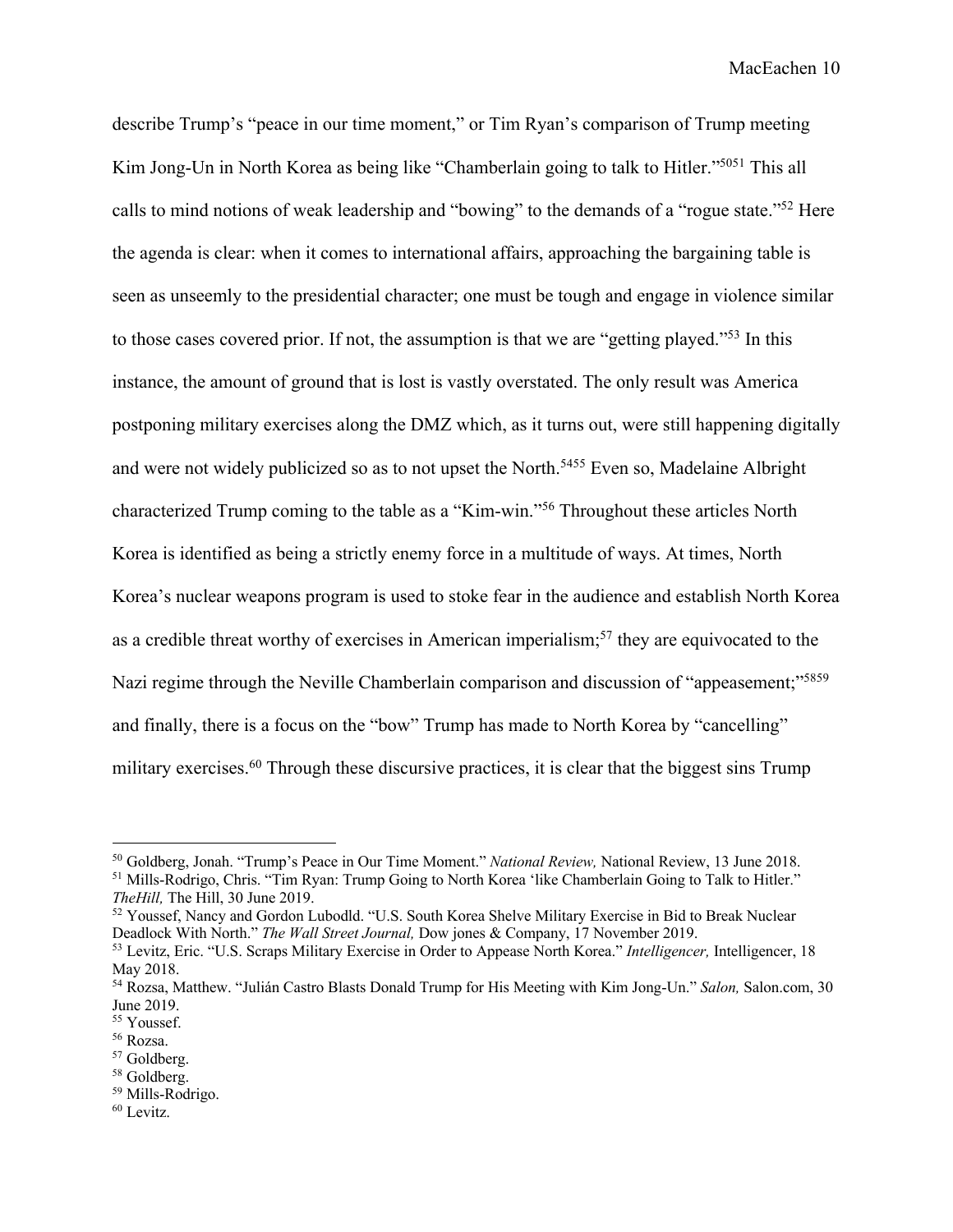engaged in by attempting to establish diplomatic relations with the North are two-fold: first, he actually met the North at the bargaining table.<sup>61</sup> Second, he declined to wield the U.S.' implicit threat of violence in order to secure diplomatic ends, and this seems to be the most unforgivable of sins.6263 The message here is just as clear as in the previous two cases, though different in its scope: that to try and minimize the U.S.' military involvement in diplomatic, foreign affairs is to be weak and fall outside of presidential behavior: the presidential character has no room for peaceful negotiations.

# **Synthesis and Discussion**

In this section, three questions will be entertained and answered in regard to the presidential character: how does the symbolic shape this character, how and why does the media portray issues around the presidential character the way in which they do, and why does the populace at large glean symbolic reassurance through violence undertaken by the executive abroad.

The political realm is one that is constructed through symbolism and whose primary function is to ensure "symbolic reassurance," that which produces quiescence through some symbolic maneuvering on the part of the government, in order to sate the needs of the populace.64 As Edelman notes: "Emotional commitment to a symbol is associated with contentment and quiescence regarding problems that would otherwise arouse concern."65 This

<sup>61</sup> Mills-Rodrigo.

<sup>62</sup> Levitz.

<sup>63</sup> Goldberg.

<sup>64</sup> Edelman, *The Symbolic Uses of Politics*, 42.

<sup>65</sup> Edelman, *The Symbolic Uses of Politics*, 32.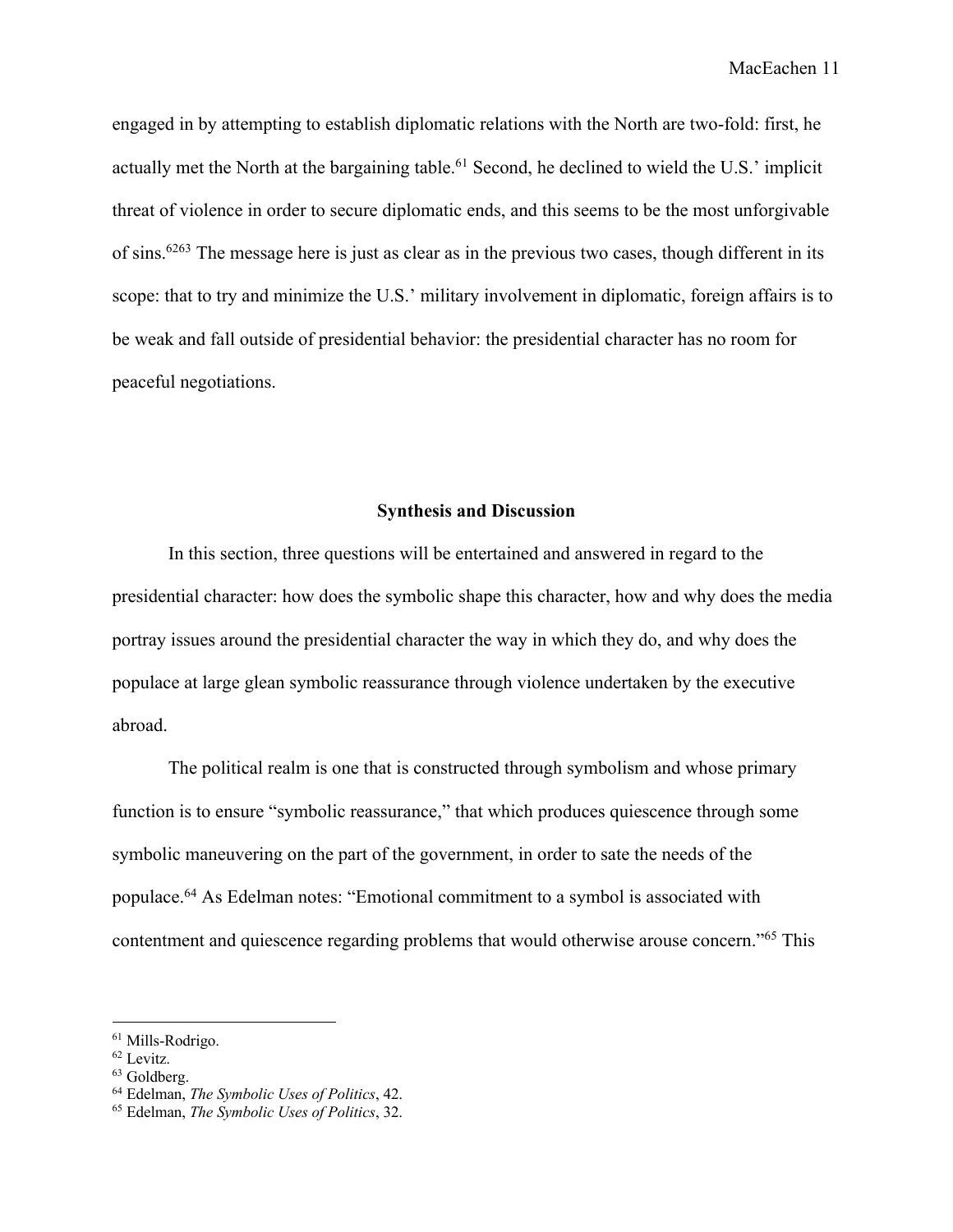emotional commitment to symbols "induces a feeling of well-being" and "the resolution of tension."66 This process is apparent in the presidency, since: "When an individual is recognized as a legitimate leading official of the state, he becomes a symbol of some or all the aspects of the state," meaning they are the ultimate creator and revoker of symbolic reassurance for the populace at large.<sup>67</sup> Upon the executive, there is a projection of "private emotions, especially strong anxieties and hopes," and the responsibility of baring this load necessitates action.<sup>68</sup> Edelman notes that "inaction hurts a president more than anything else," and asks: "What symbol can be more reassuring than the incumbent of a high position who knows what to do and is willing to act, especially when others are bewildered and alone?"<sup>69</sup> In order to keep the potency of the executive symbol thus requires one to act; ideally in a manner that further augments this remoteness, since "it is central to its potency as a symbol that it is remote, set apart…not susceptible to effective influence through any act we as individuals can perform."<sup>70</sup> Since the symbolic is remote and able to effectively make impotent individuals at large, the content of the action is less important than taking action for action's sake.<sup>71</sup> Imperialism then is a logical route for executive action, since its effects: occur at a distance, are actionable and can be shown to be so, are difficult for citizens to meaningfully influence, and can be portrayed as an act of protection on the part of the figurehead for the sake of the people at large.

This portrayal flows actively from the language of imperialism that has found its place in popular discourse. Language is never neutral, since "language, thought and action shape each other."72 The language of imperialism is relatively broad in scope and cross-applicable to a

<sup>66</sup> Edelman, *The Symbolic Uses of Politics*, 32.

<sup>67</sup> Edelman, *The Symbolic Uses of Politics*, 73.

<sup>68</sup> Edelman, *The Symbolic Uses of Politics*, 5.

<sup>69</sup> Edelman, *The Symbolic Uses of Politics*, 76.

<sup>70</sup> Edelman, *The Symbolic Uses of Politics*, 6.

<sup>71</sup> Edelman, *The Symbolic Uses of Politics*, 13.

<sup>72</sup> Edelman, "The Language of the Helping Professions," 296.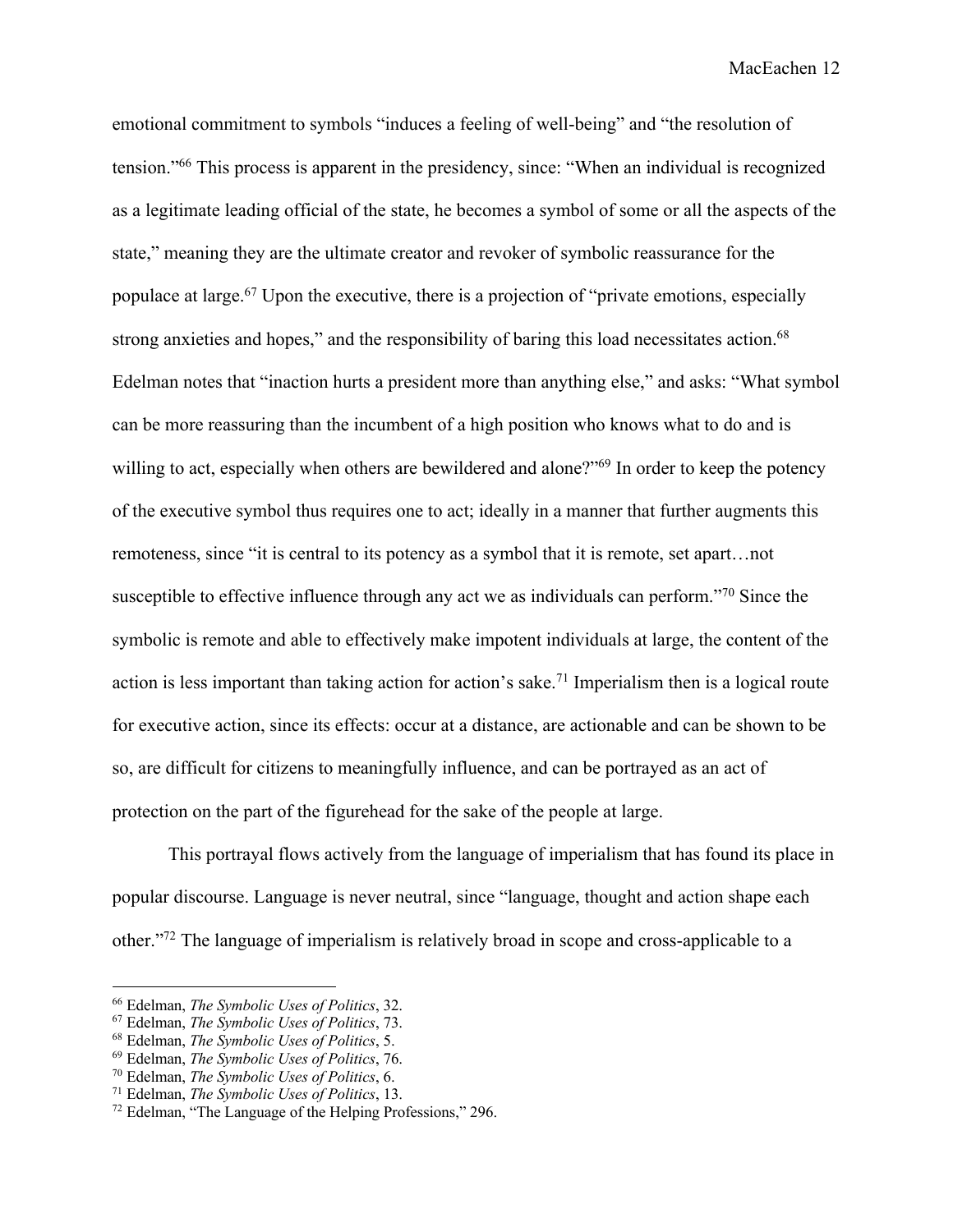multitude of different situations depending on the needs of the government and, in particular, the President.<sup>73</sup> In the two cases of violence abroad that were examined, the categorization of U.S. targets as "terrorists"<sup>74</sup> or unfriendly and backwards "regimes"<sup>75</sup> are ones which fit a pattern of orientalist attitudes in the United States. Specifically, the characterization of the Arab as the "civilized man fallen again in to a savage state" has led to those in the region being seen as "problems to be solved," and whose "very designation…as something oriental involved an already pronounced evaluative judgement."7677 These terms also evoke in the U.S. public a confidence that those in power have "the ability to distinguish those who will commit crimes in the future from those who will not."78 Such confidence coalesces to form a "calculatedly" and "aggressive…attack on the contemporary societies of the Arab and Muslim for their 'backwardness' and 'lack of democracy,"79 both being used to justify imperialist intervention through terms such as "terrorist"  $80$  and "regime,"  $81$  terms that have become embraced by the U.S. media as a replacement to popular anti-communist dog-whistles.<sup>82</sup> Past this point, the symbolic proves to become even more elusive as it constructs the current ideological framework, since: "Once established, a categorization defines what is relevant about the people who are labeled. It encourages others to seek out data and interpret developments so as to confirm the label and to ignore, discount, or re-interpret counter evidence."<sup>83</sup> Here, the role of counterevidence included in articles can be seen as a means to maintain a perception of impartiality on

<sup>73</sup> Said, Edward. *Orientalism.* Vintage Book, New York City, 1979, pp. 346.

<sup>74</sup> "U.S. Drone Strike Kills Top Iranian General Qassem Soleimani." *NBCNews.com.*

<sup>75</sup> Kube, Courtney et al.

<sup>76</sup> Said 171.

<sup>77</sup> Said 207.

<sup>78</sup> Edelman, "The Language of the Helping Professions," 306.

 $79$  Said xix.

<sup>80</sup> "U.S. Drone Strike Kills Top Iranian General Qassem Soleimani." *NBCNews.com.*

<sup>81</sup> "U.S. Drone Strike Kills Top Iranian General Qassem Soleimani." *NBCNews.com.*

<sup>82</sup> Said 346.

<sup>83</sup> Edelman, "The Language of the Helping Professions," 299.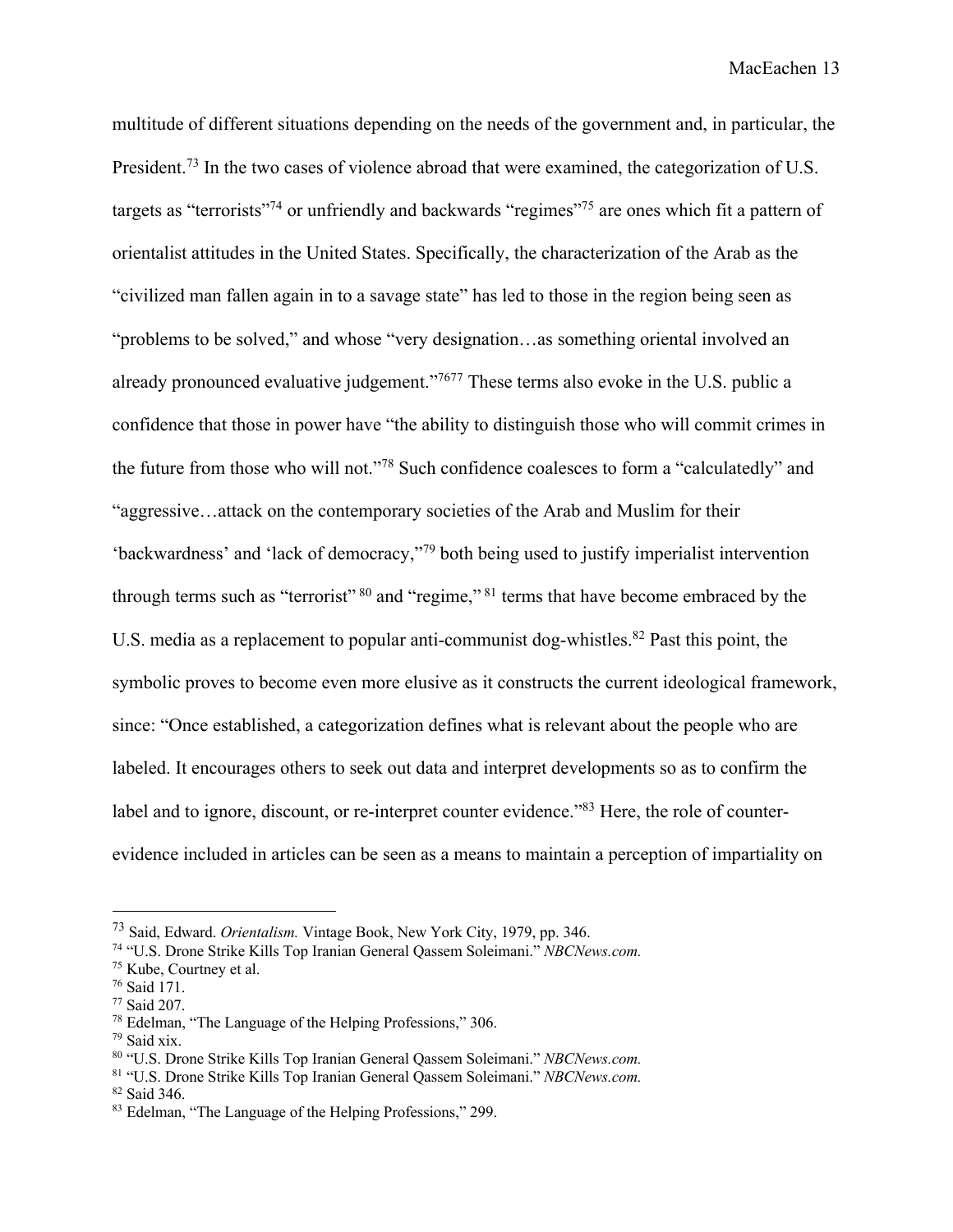behalf of the news agency while doubling-down on ideological assertions; this becomes all the more clear when examining how, in an article such as Louisa Loveluck's *Washington Post* story on the killing of Soleimani, alternative viewpoints are placed after those coming directly from U.S. officials, after the dog-whistle has already been blown by using a term such as "terrorist" to arouse specific feelings and images that interfere in the audience's ability to entertain other arguments.84 Again, the discursive practice of assigning and calling upon these "roles" is a means to evoke specific emotional responses from the audience; a practice the media is well accustomed to. 85

Within the media, ever since the decline and destruction of the Soviet Union, there has "been a rush by some scholars and journalists in the United States to find in Orientalized Islam a new empire of evil."86 This is conducive to remote symbolic-transference, as the media "focuses historically and sensationally on the distant electronic wars that give viewers the sense of surgical precision but that in fact obscure the terrible suffering and destruction produced by modern 'clean' warfare."87 The Shayrat Missle Strike in Syria is a perfect example, with footage of a rocket strike conveying a sense of this "precision" while failing to show or acknowledge the death of seven civilians, four of which were children, in the operation.<sup>88</sup>

The structuring of the media message only furthers this ability to effectively convey symbols which build the presidential character. News concerning the political focuses primarily on leaders, enemies and problems "as sources of hope and fear," allowing the obfuscation of their roots in discourse.89 One of the primary features of all the articles examined in the previous

<sup>84</sup> Loveluck.

<sup>85</sup> Edelman, "The Language of the Helping Professions," 302-3.

<sup>86</sup> Said 346.

<sup>87</sup> Said xxvi.

<sup>88</sup> Mckernan, Bethan.

<sup>89</sup> Edelman, Murray. *Constructing the Political Spectacle.* The University of Chicago Press, Chicago and London, 1988, pp. 120.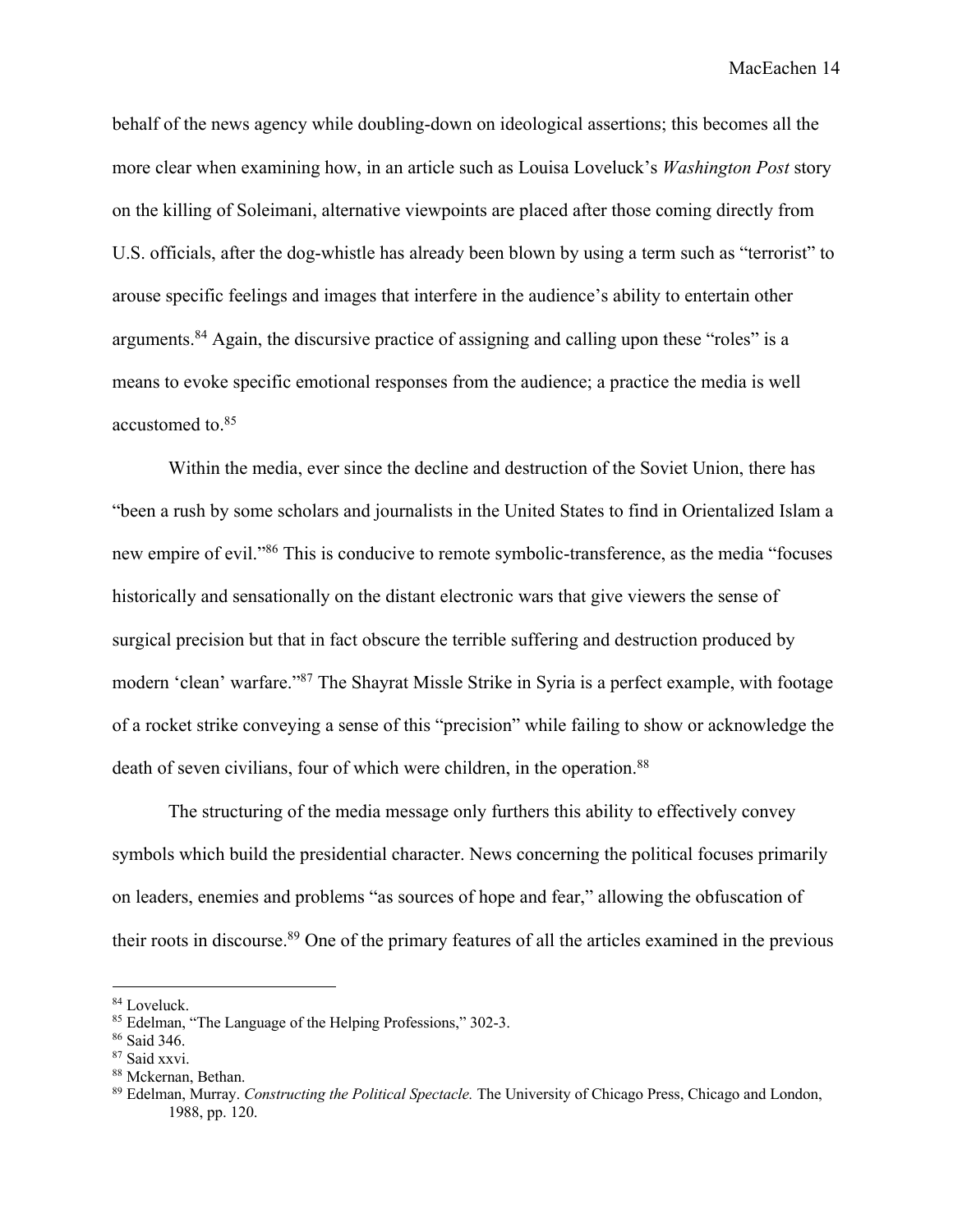section was their reluctance to question their sources of information. The ideology of antiterrorism, which succeeded the ideology of anti-communism, makes this lack of qualification easy to mask since it "helps mobilize the populace against an enemy," since "the concept is so fuzzy it can be used against anyone" who counters the hegemonic position of the U.S.<sup>90</sup> Further, whenever anti-terrorism is invoked, the demand for evidence to prove such a claim is "suspended, and charlatans can thrive as evidential sources."91 This ability to suspend counterclaims based on a reliance of singular, state-centered sources ensures a never-ending and provocative "parade of news."92

Ultimately: "Media, no matter the form, all classify the world for us, sequence it, frame it, enlarge it, reduce it, color it, argue a case for what the world is like."93 If the picture being presented is outside the bounds of what is actually occurring, this leads to a situation in which disinformation takes the form of "misplaced, irrelevant, fragmented or superficial information" that is used as a discursive mechanism to "lead one away form knowing."94 Imperialism thrives under such conditions since its selective coverage and distance allows its symbolic potency to reach unprecedented power. With a lack of real counter-sources in media:

News workers are predisposed to treat bureaucratic accounts as factual because news personnel participate in upholding a normative order to authorized knowing in society…newsworkers will recognize an official's claim to knowledge, not merely as a claim, but as a credible, competent piece of knowledge…officials have and give the facts; reporters merely get them.<sup>95</sup>

The audience is thrust into a passive position here for a number of reasons. First of these is our conception of morality and authority. Our moral thinking is "imaginative" and depends on

<sup>90</sup> Herman, Edward and Noam Chomsky. *Manufacturing Consent.* Pantheon Book, New York City, 1988, pp. 29.

<sup>91</sup> Herman-Chomsky 30.

<sup>92</sup> Edelman, *The Symbolic Uses of Politics,* 8.

<sup>93</sup> Postman, Neil. *Amusing Ourselves to Death.* Penguin Books, 1985, pp. 10.

<sup>&</sup>lt;sup>94</sup> Postman 107.

<sup>95</sup> Herman-Chomsky 19.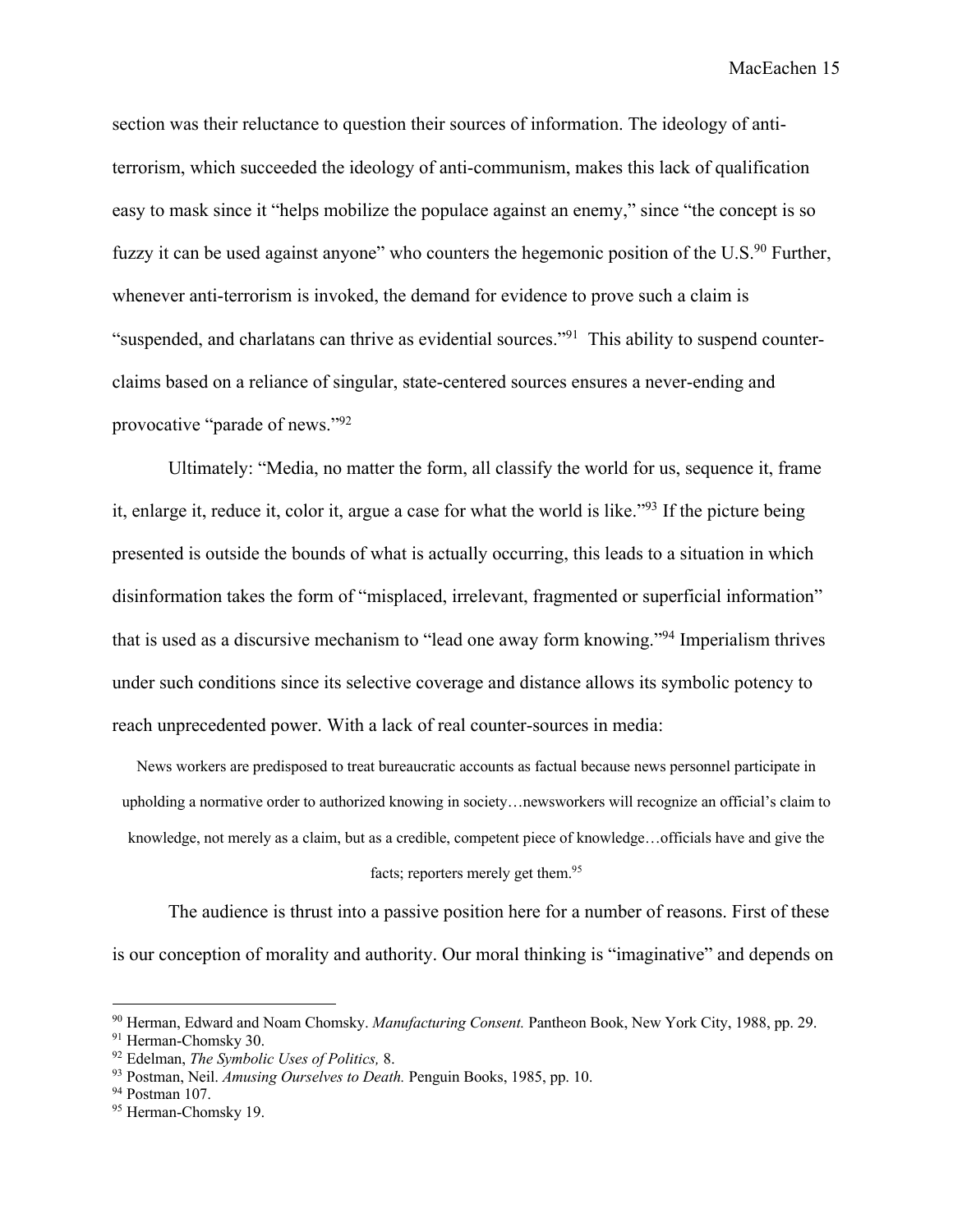our ability to comprehend metaphor.<sup>96</sup> For humans, our "most fundamental form of morality concerns promoting the experiential well-being of others and the avoidance and prevention of experiential harm to others."<sup>97</sup> Since most children benefit from obeying their parents, a route which usually causes less harm than disobeying them, part of our morality becomes conceptualized "as obedience;" specifically obedience to an authority figure.<sup>98</sup> When an authority figure gives an order then, "that order imposes an obligation to obey," an obligation to accept a role in which obedience to the state becomes the perquisite in acting morally.<sup>99</sup> This ultimately allows the state to engage with its citizens by way of the parental metaphor and through this gives its figurehead, the president, the status of a protector.<sup>100</sup> News then is structured to "keep everything brief, not to strain the attention of anyone but instead to provide constant stimulation…you are required...to pay attention to no concept, no character and no problem for more than a few second at a time."101 This spectatorship and passive consumption further renders the symbol ever-more remote while giving it an illusion of being close through the newspaper or television set.<sup>102</sup> As Edelman notes: "Spectators grow bemused with interactions among…entities and retain ideologically constructed political worlds. Reported political language and other actions foster bemusement and obliviousness."103

Up until this point, two questions have been explored: how and why the media portrays issues around the presidential character the way they do, and why does the populace at large glean symbolic reassurance through violence undertaken by the executive abroad. What does this

<sup>102</sup> Postman 105.

<sup>96</sup> Lakoff, George. *Moral Politics.* The University of Chicago Press, Chicago and London, 1996, pp. 41.

<sup>97</sup> Lakoff 41.

<sup>98</sup> Lakoff 43.

 $99$  Lakoff 52.

 $100$  Lakoff 43.

<sup>101</sup> Postman 105.

<sup>103</sup> Edelman, Murray. *Constructing the Political Spectacle*, 123.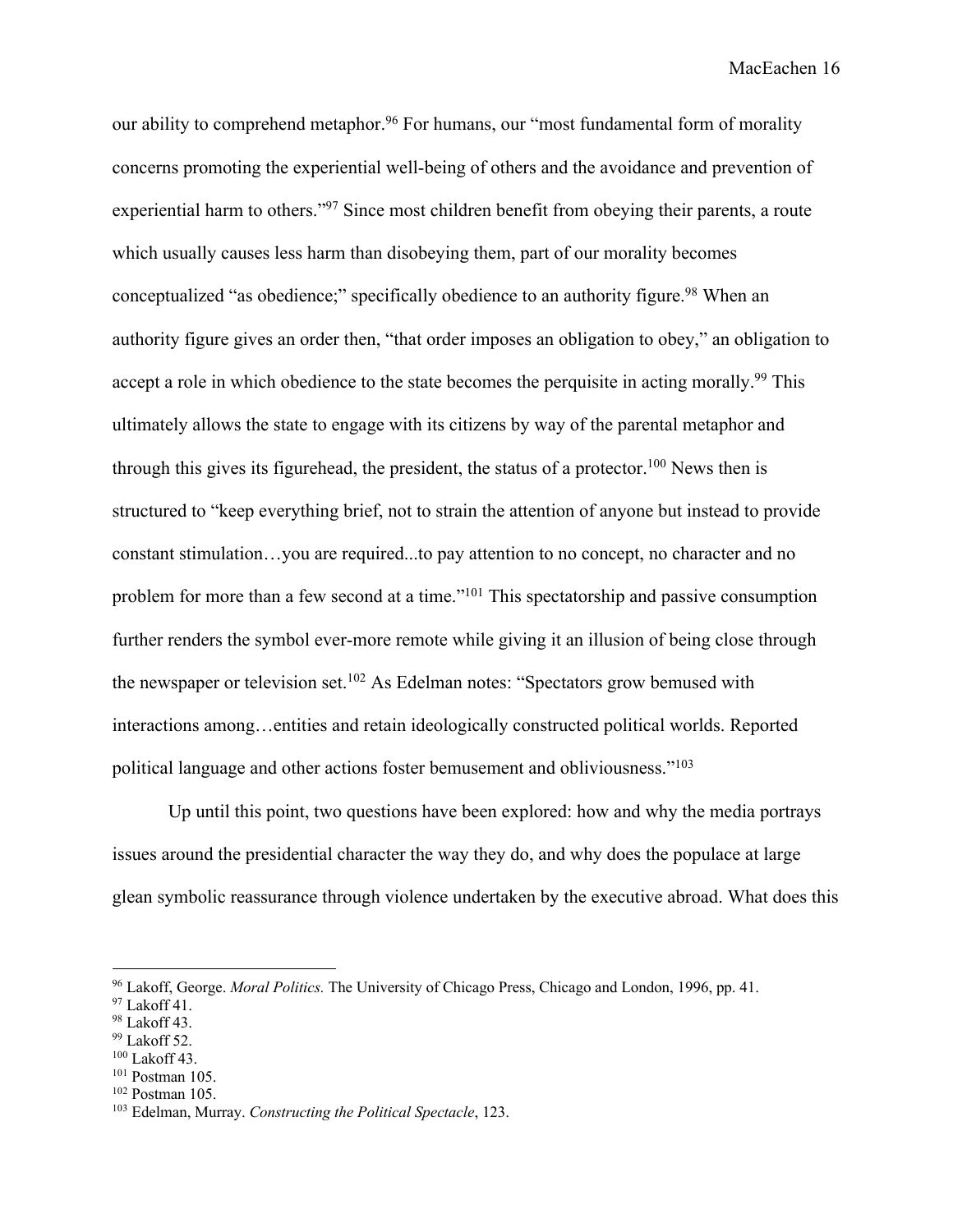ultimately mean for the presidential character and its construction through the transference of symbols in the media? The answer is rather straightforward.

Problems ultimately mean the creation of authorities to deal with them, and any threats that are named within the media are "often personified as enemies," ultimately used by the executive office to "achieve and maintain their positions by focusing upon fashionable or feared problems."104 When the media creates issues and whips-up a frenzy by using a term such as "terrorist," they provide the space and agency for the executive to act while necessitating this very action so they do not look weak and lose their office.<sup>105</sup> When these threats are foreign and roles are categorized in provocative ways, the President, acting out their role, undergoes "a work of purification: of ridding the inherently or ideologically contaminated of their blight or of ridding the world of the contamination they embody" who, in the cases covered, are "Orientalized" terrorists<sup>106</sup>. The Presidential character is thus constructed by the media as the President takes action abroad and whose coverage necessitates more action be taken in order to protect and give symbolic reassurance to the population at large. The presidential character is characterized by imperialistic violence because: it is a potent, remote symbolic show of power:<sup>107</sup> it creates space for the executive to take unilateral action in order to sate the symbolic appetite of the public and media<sup>108109</sup>; it further reinforces the parental role of the state<sup>110</sup>; it augments social

<sup>104</sup> Edelman, Murray. *Constructing the Political Spectacle,*121.

<sup>105</sup> Edelman, *The Symbolic Uses of Politics*, 78.

<sup>106</sup> Said 346.

<sup>107</sup> Edelman, *The Symbolic Uses of Politics*, 6-13.

<sup>108</sup> Edelman, *The Symbolic Uses of Politics*, 9

<sup>109</sup> Said xxvi.

<sup>110</sup> Lakoff 43.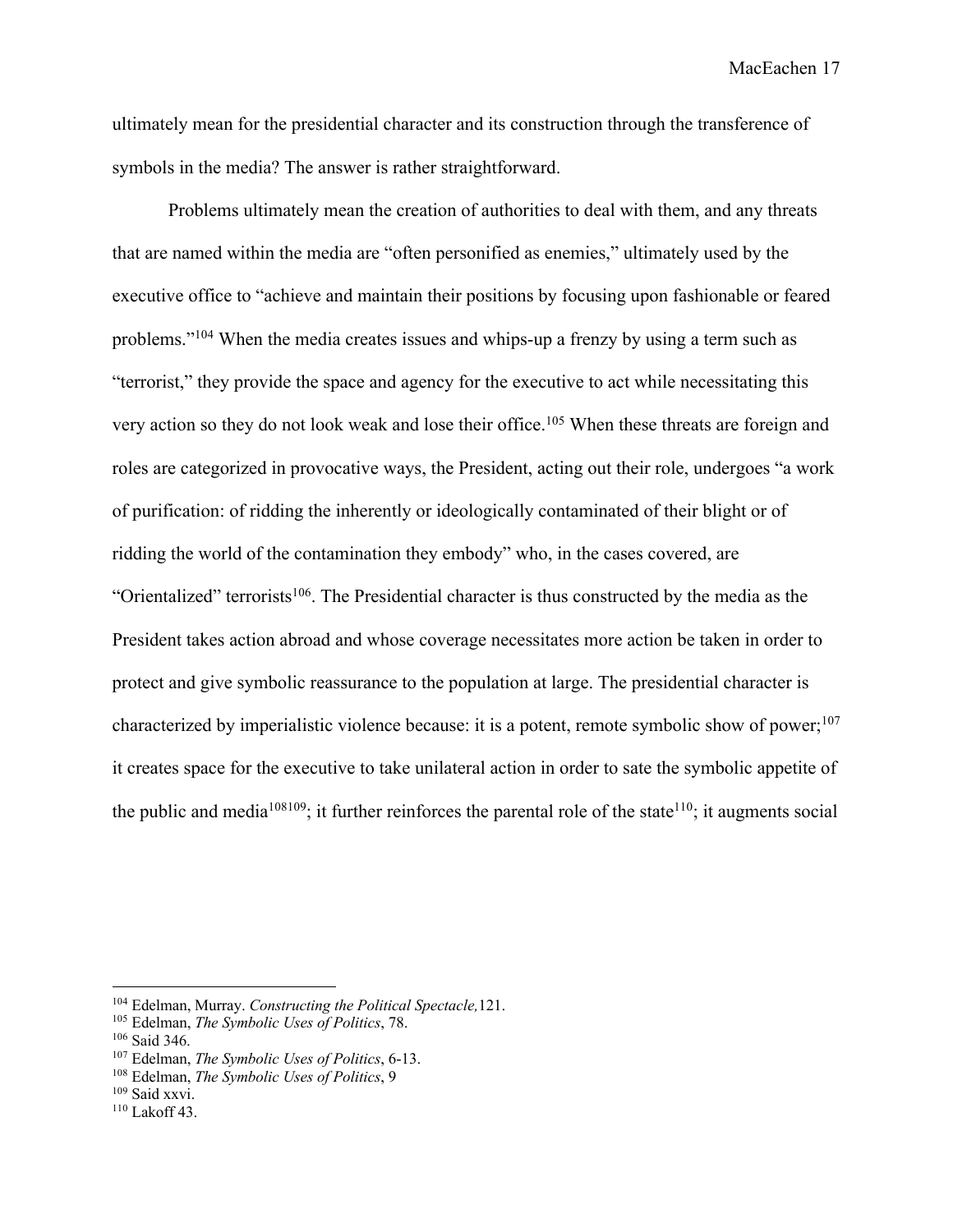cohesion amongst a commonly defined enemy<sup>111</sup>; it is justified through our experiential morality<sup>112</sup>; and it places the population at large into a passive, consumptive position.<sup>113114</sup>

## **Conclusion**

The presidential character is constructed through actions said to be "presidential," a nebulous term that is reified through symbolic exchange between the executive office and the media, as well as symbolic broadcasting to the population at large. Enemies "construct leaders," and so the presidential character must be minted through actions taken against an enemy who, in the articles examined, are foreign and assigned specific roles through a subjective, top-down process.115116 The presidential character does not exist materially; it is a symbol that is reified through discursive practices that the media engages in; a media which acts as the primary agent in constructing the presidential character. Since it occurs in a distant place, its symbolic impact only increases in potency. This distance also allows a great deal of space to take action for the President and further presents an obstacle for individuals back home to influence the process of violence occurring abroad. The population at large is also thrown into quiescence due to a deeply embedded metaphor that ties the state to the parental relationship and thus, through each of our own experiential moralities, equates moral action to following the directives of the state. As figurehead, the president is obligated to act in accordance with and take advantage of these developments; to act on the contrary is to engage in behavior that is seen as unbefitting of a President. So long as violence abroad remains a powerful symbol that induces such effects in the population at large, the symbolic transference between the media and the presidency will

<sup>111</sup> Edelman, "The Language of the Helping Professions," 302-3.

 $112$  Lakoff 41.

<sup>113</sup> Postman 105.

<sup>114</sup> Edelman, Murray. *Constructing the Political Spectacle*, 123.

<sup>115</sup> Edelman, Murray. *Constructing the Political Spectacle*, 121.

<sup>116</sup> Edelman, "The Language of the Helping Professions," 302-3.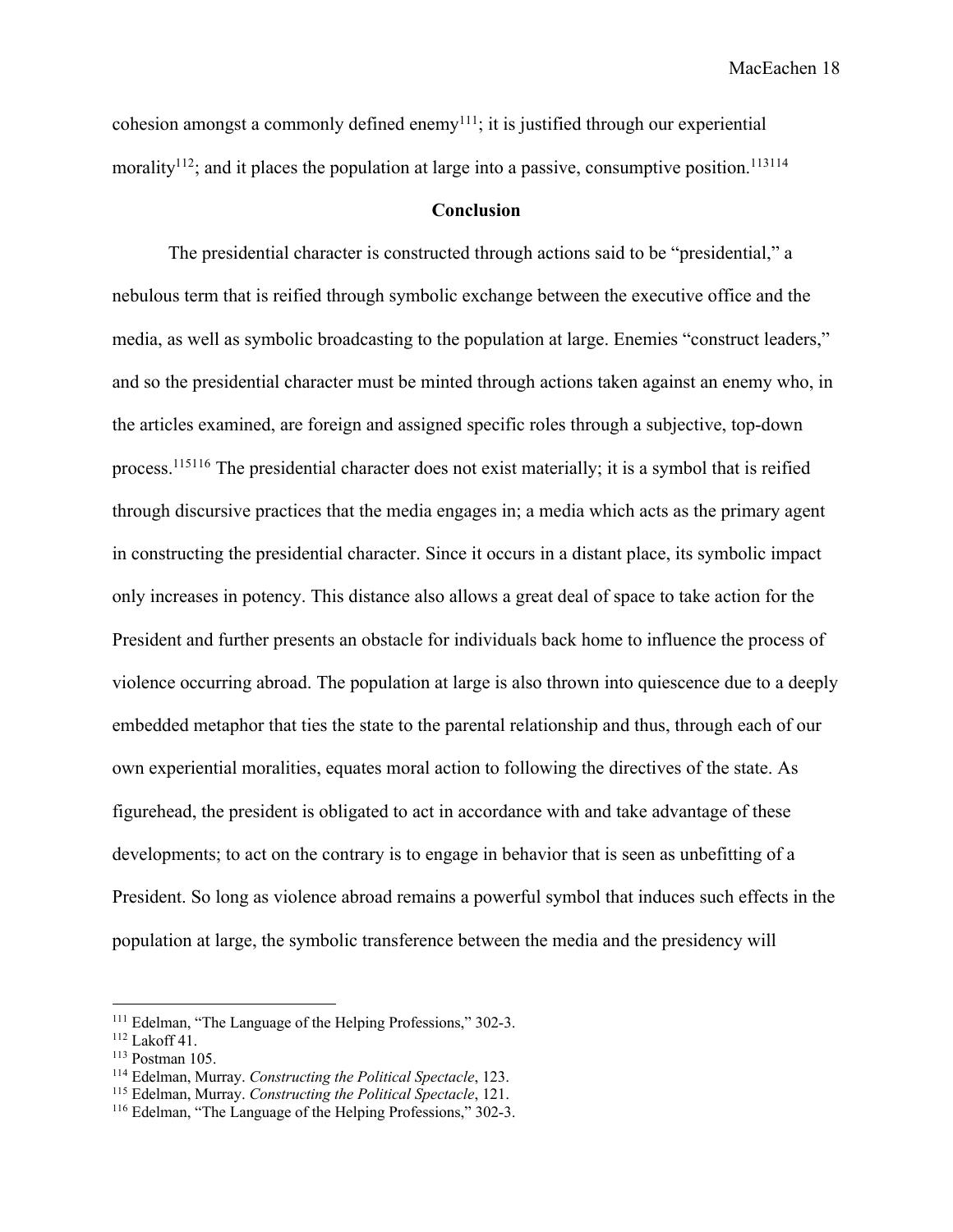continue to occur. The Presidency will continue to be marked by its willingness to use force abroad, and Presidents will continue to be judged by this willingness. To not engage in this behavior will ultimately mean a failure to be seen as being presidential, a failure to "become president" in the manner which Fareed Zakaria so eloquently described.<sup>117</sup>

<sup>117</sup> Hensch.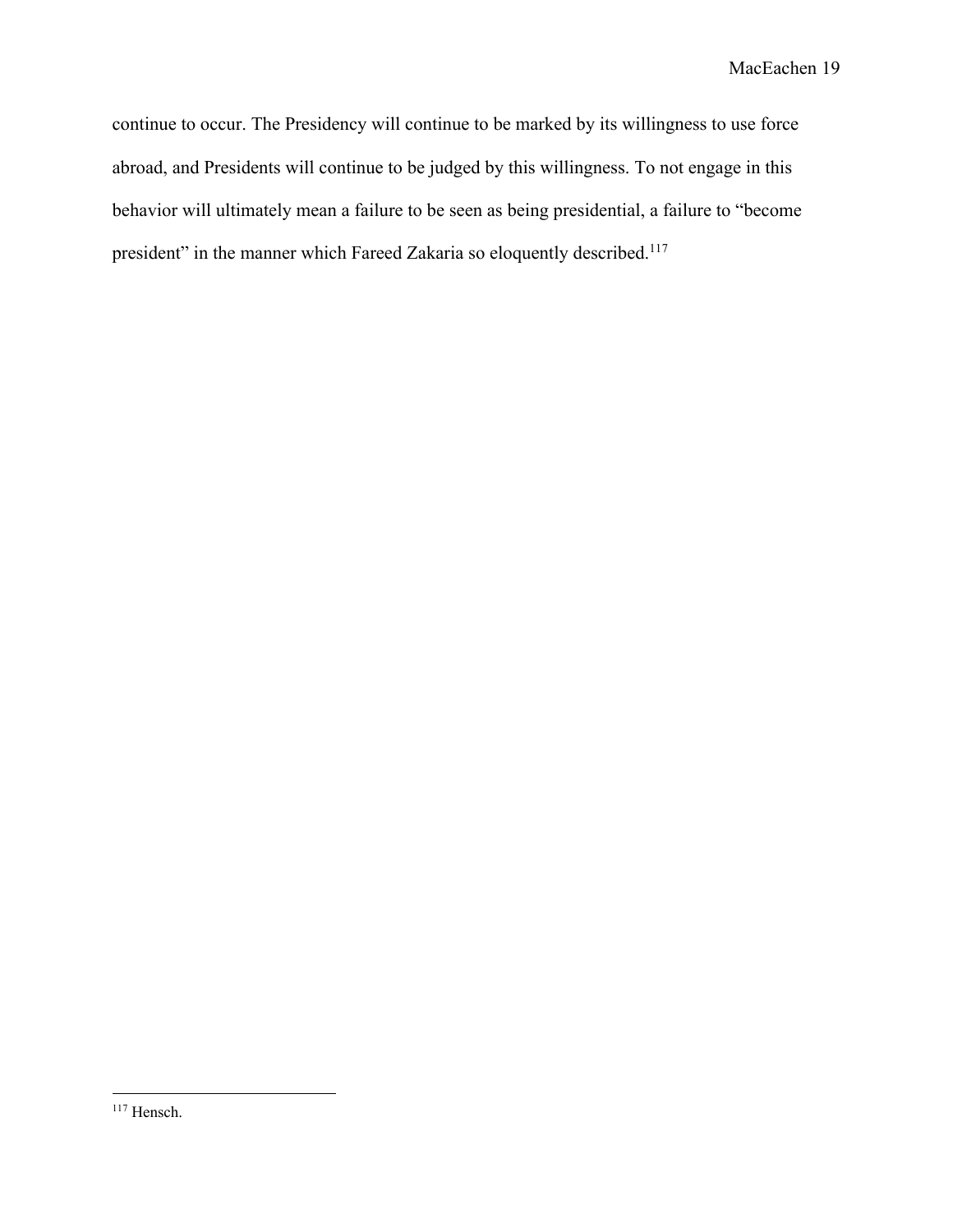#### **Works Cited**

"appeasement," *Merriam-Webster.com.* Merriam-Webster, 2020. March 6 2020.

"coup," *Merriam-Webster.com*. Merriam-Webster, 2020. March 1 2020.

- Cooper, Helene, et al. "As Tensions With Iran Escalated, Trump Opted for Most Extreme Measure." *The New York Times,* The New York Times, 5 January 2020, www.nytimes.com/2020/01/04/us/politics/trump-suleimani.html.
- Daalder, Ivo and James Lindsay. "Nasty, Brutish and Long: America's War on Terrorism." *Brookings,* Brookings, 10 May 2017, www.brookings.edu/articles/nasty-brutish-andlong-americas-war-on-terrorism/.
- Edelman, Murray. *Constructing the Political Spectacle.* The University of Chicago Press, Chicago and London, 1988.
- Edelman, Murray. "The Political Language of the Helping Professions." *Politics and Society,*  vol. 4, no. 3, pp. 295-310. http://doi.org/10.1177/003232927400400301.

Edelman, Murray. *The Symbolic Uses of Politics.* University of Illinois Press, 1964.

- Fisk, Robert. "The Evidence We Were Never Meant to See about the Douma 'Gas' Attack." *The Independent,* Independent Digital News and Media, 23 May 2019, www.independent.co.uk/voices/douma-syria-opcw-chemical-weapons-chlorine-gasvideo-conspiracy-theory-russia-a8927116.html.
- Gasperoni, John. "The Unconscious is Structured Like a Language." *Qui Parle,* vol. 9, no. 2, 1996, pp. 77-104. www.jstor.org/stable/20686048. Accessed 1 March 2020.
- Goldberg, Jonah. "Trump's Peace in Our Time Moment." *National Review,* National Review, 13 June 2018. www.nationalreview.com/corner/trumps-peace-in-our-time-moment/.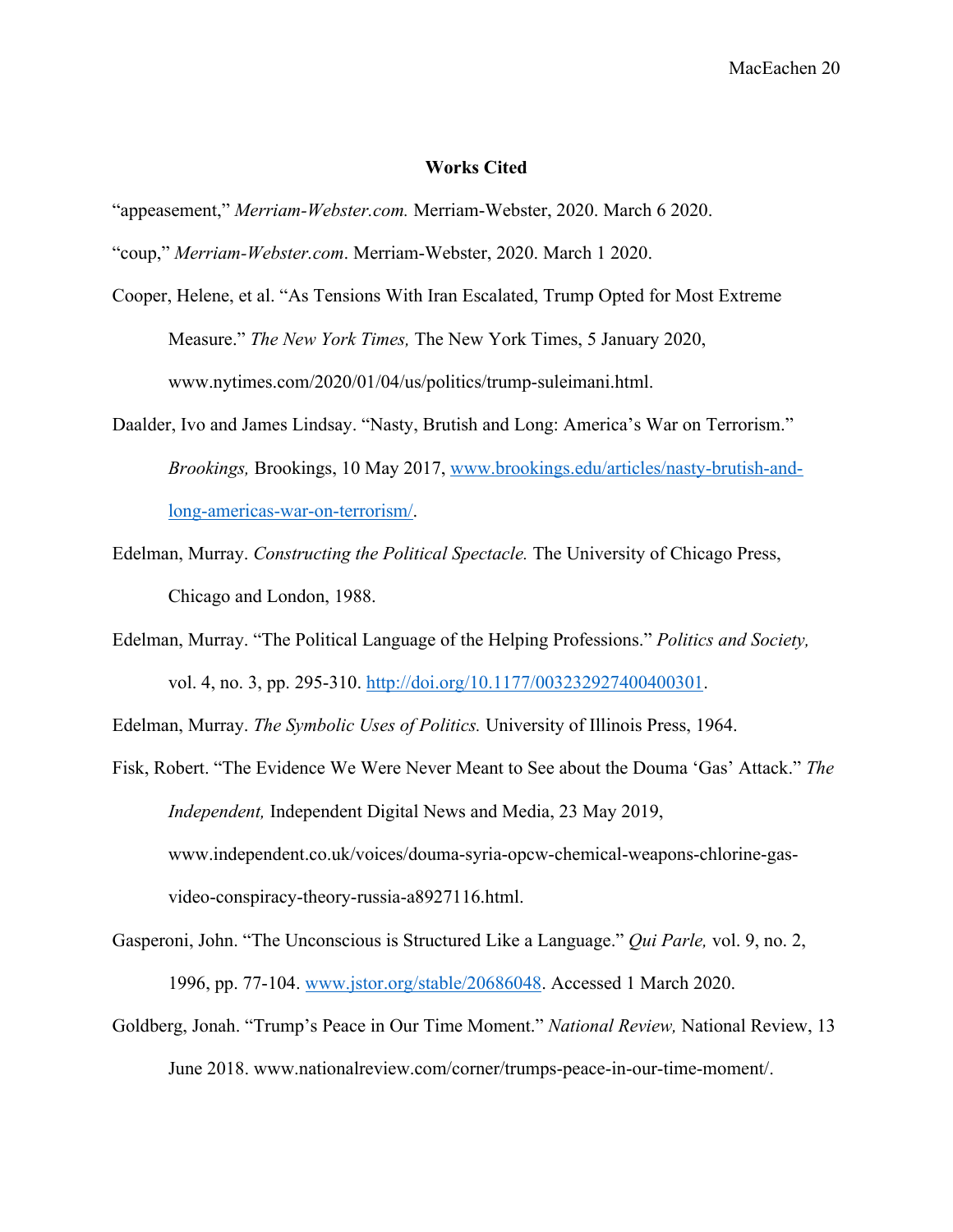- Hensch, Mark. "CNN Host: 'Donald Trump Became President' Last Night." *The Hill*, 7 April 2017. www.thehill.com/homenews/adminstration/327779-cnn-host-donald-trumpbecame-president-last-night.
- Herman, Edward and Noam Chomsky. *Manufacturing Consent.* Pantheon Book, New York City, 1988.
- Kube, Courtney, et al. "U.S. Launches Missiles at Syrian Base Over Chemical Weapons Attack." *NBCNews.com,* NBCUniversal News Group, 7 April 2017, www.nbcnews.com/news/usnews/u-s-launches-missiles-syrian-base-after-chemical-weapons-attack-n743636.

Lakoff, George. *Moral Politics.* The University of Chicago Press, Chicago and London, 1996.

- Levitz, Eric. "U.S. Scraps Military Exercise in Order to Appease North Korea." *Intelligencer,*  Intelligencer, 18 May 2018, www.nymag.com/intelligencer/2018/05/u-s-scraps-militaryexercise-to-appease-north-korea.html.
- Loveluck, Louisa. "Iran Vows Revenge after U.S. Drone Strike Kills Elite Force Commander." *The Washington Post,* WP Company, 3 January 2020, www.washingtonpost.com/world/middle\_east/iran-vows-revenge-after-us-drone-strikekills-elite-force-commander/2020/01/03/345127d6-2df4-11ea-bffe-020c88b3f120\_story.html.
- Mckernan, Bethan. "Syria Claims US Air Strike Killed Seven People, Including Four Children." *The Independent,* Independent Digital News and Media, 7 April 2017. www.independent.co.uk/news/world/middle-east/syria-us-air-strike-latest-bashar-alassad-claims-children-killed-chemical-weapons-latest-a7671946.html.
- Mills-Rodrigo, Chris. "Tim Ryan: Trump Going to North Korea 'like Chamberlain Going to Talk to Hitler." *TheHill,* The Hill, 30 June 2019,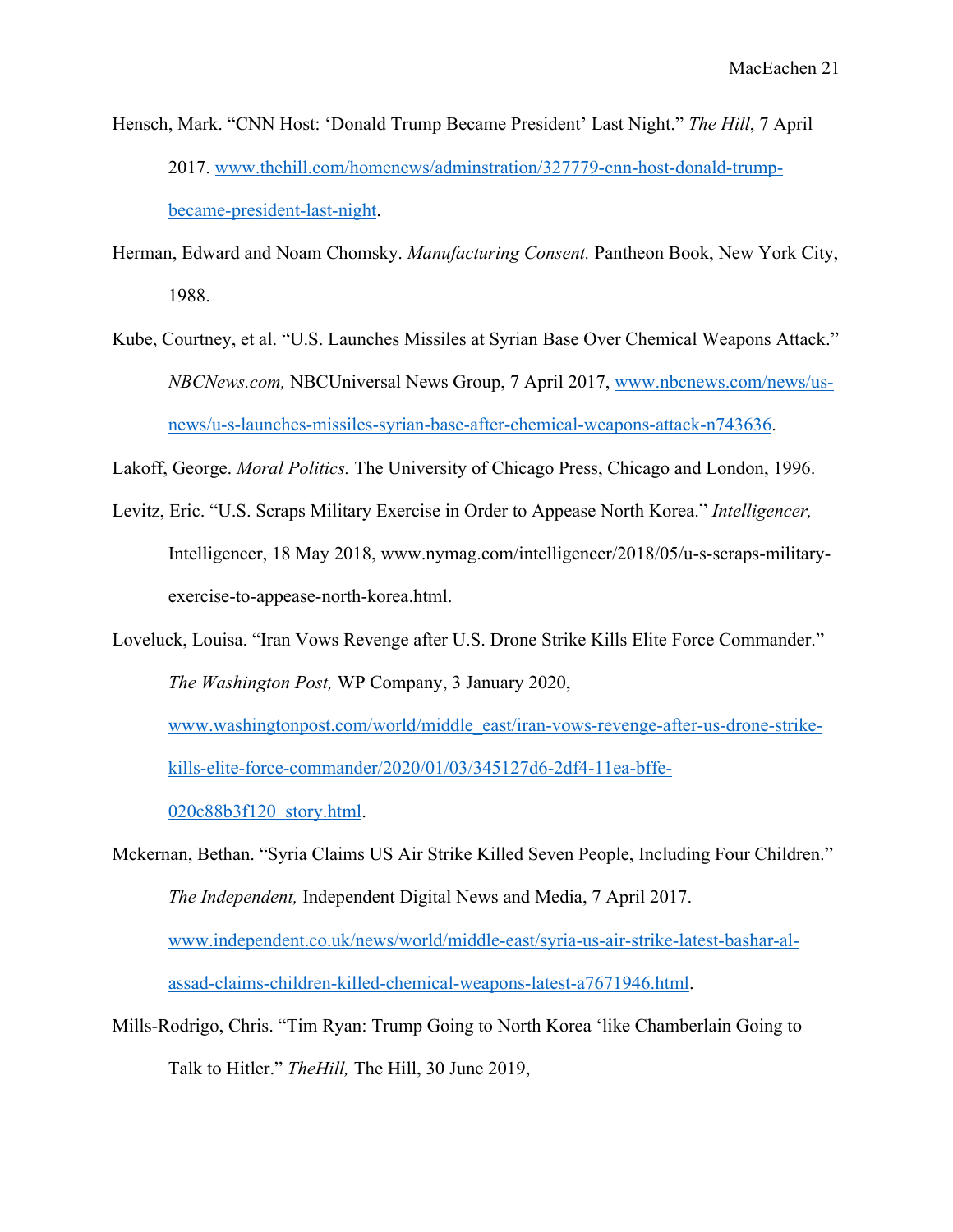www.thehill.com/homenews/administration/451082-tim-ryan-trump-going-to-northkorea-like-chamberlain-going-to-talk-to.

"overthrow," *Merriam-Webster.com.* Merriam-Webster, 2020. 2 March 2020.

Postman, Neil. *Amusing Ourselves to Death.* Penguin Books, 1985.

"presidential." *Merriam-Webster.com.* Merriam-Webster, 2020. 3 March 2020.

- Reilly, Katie. "Presidents and the Press Have Long Been Adversarial. But Trump Is Something New." *Fortune,* Fortune, 30 November 2016, www.fortune.com/2016/11/23/donaldtrump-richard-nixon-media-adversaries/.
- Rozsa, Matthew. "Julián Castro Blasts Donald Trump for His Meeting with Kim Jong-Un." *Salon,* Salon.com, 30 June 2019, www.salon.com/2019/06/30/julian-castro-blasts-donaldtrump-for-his-meeting-with-kim-jong-un/.
- "regime," *Merriam-Webster.com.* Merriam-Webster, 2020. 2 March 2020.
- Said, Edward. *Orientalism.* Vintage Book, New York City, 1979.
- Sander, David. "For Trump, a Risky Gamble to Deter Iran." *The New York Times,* The New York Times, 3 January 2020. www.nytimes.com/2020/01/03/world/middleeast/trumpiran-suleimani.html?auth=login-email&login=email.
- Sanger, David. "For Trump, a Risky Gamble to Deter Iran." *The New York Times,* The New York Times, 3 January 2020, www.nytimes.com/2020/01/03/world/middleeast/trumpiran-suleimani.html.

"U.S. Drone Strike Kills Top Iranian General Qassem Soleimani." *NBCNews.com,*  NBCUniversal News Group, 3 January 2020, www.nbcnews.com/nightly-news/video/us-drone-strike-kills-top-iranian-general qassem-soleimani-76032581871.